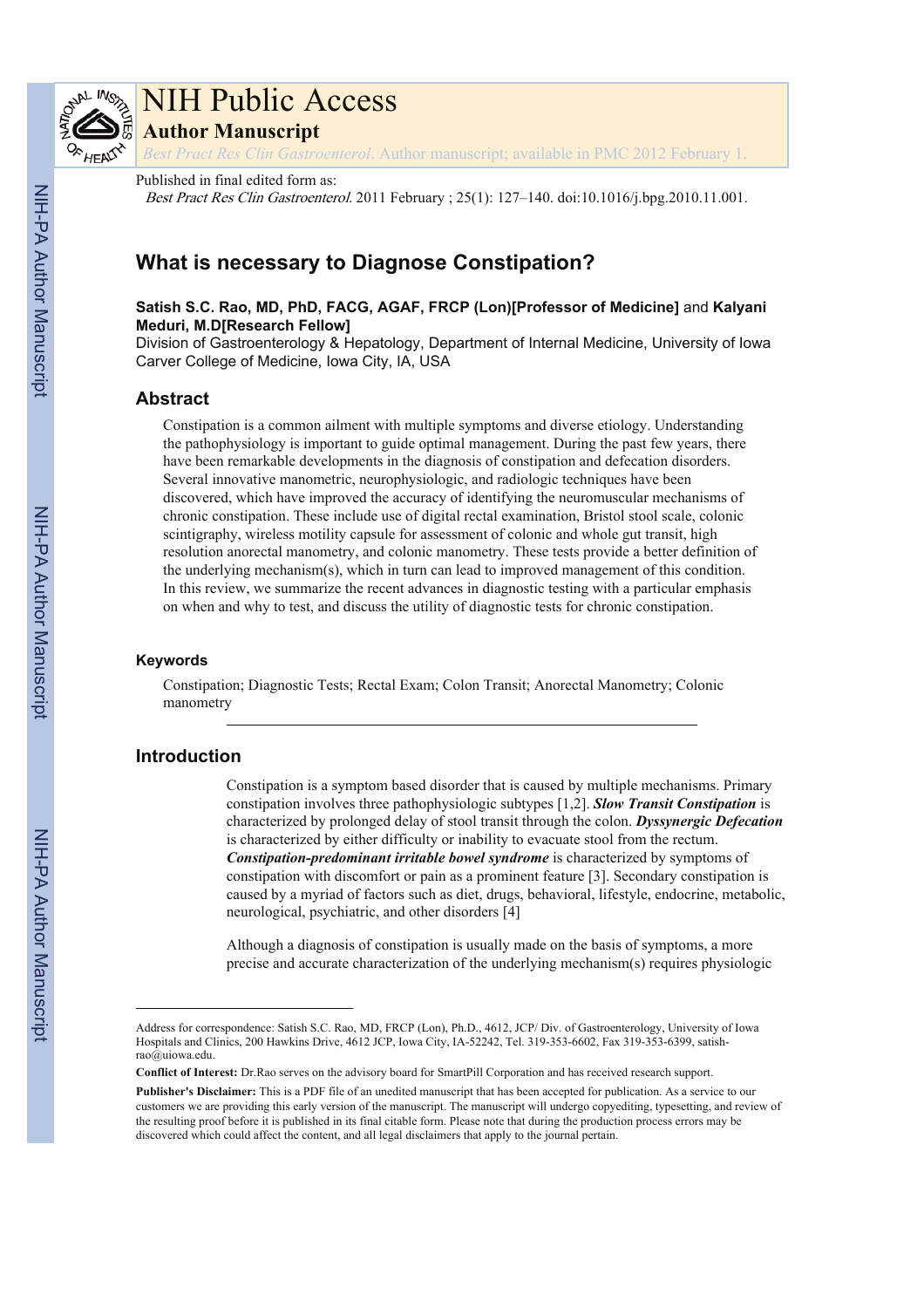tests of colorectal function especially in patients who are not responding to simple measures such as fiber supplements and over the counter laxatives [5].

In this review, we discuss the role of diagnostic tests for constipation and when to order these tests and what do they provide.

# **Clinical Evaluation**

#### **History**

A detailed medical, surgical, dietary and drug history can facilitate the recognition of common constipation.(Table 1) Patients and physicians have a different perception regarding the symptoms as constipation [6]. Hence, consensus criteria have been proposed by experts to improve the diagnosis of constipation such as the Rome III Criteria for constipation [3,7] and the American College of Gastroenterology Chronic Constipation Task Force. The latter recommends a broader definition of unsatisfactory defecation characterized by infrequent stools, difficult stool passage, or both as constipation [8]. The Rome III Criteria for functional constipation include any two of the six symptoms of straining, lumpy or hard stools, sensation of incomplete evacuation, sensation of anorectal obstruction or blockage, digital maneuvers and less than 3 defecations per week. These should be present during at least 25% of defecations for the last 3 months with symptom onset at least 6 months before the diagnosis [4].

Patients should be encouraged to describe their bowel habit such as, do they experience an urge to defecate, or feel or sense complete evacuation, if they need to strain or use digital maneuvers, or describe their stool consistency and stool size using the Bristol Stool Scale, or if they ignore a call to stool, or if there are any precipitating events and how their cultural beliefs and expectations affect their bowel patterns, and whether the problem started in childhood. Stool diaries and constipation questionnaires can help discern some of these symptoms, especially as patients misinterpret or feel embarrassed to describe them [9,10].

Studies in constipated subjects showed a history of sexual abuse in 22% - 48% of subjects, particularly women and physical abuse was reported by 31% - 74% of constipated subjects. [4,10]. Hence it is important to gently elicit these components in the history.

A history of recurring problems for a long duration which is not relieved with dietary measures or laxatives suggests a functional colorectal disorder, where as a recent history of alarm symptoms like rectal bleeding, anemia, guaiac-positive stool or mass in the abdomen should prompt an enquiry to exclude organic illness and neoplastic disease.

## **Symptom and Stool Diary**

Symptom assessment should be combined with clinical testing for optimal assessment of these patients [11,12,13]. The Bristol Stool Form Scale helps patients and physicians to identify their stool form and can be useful to assess colonic transit time because very loose or hard stools correlate with either rapid or slow colonic transit [14-16]. In patients with coexisting psychological issues, the Hospital Anxiety and Depression Scale (HADS), Symptom Checklist-90 (SCL-90) and Patient Assessment Constipation-Quality of Life (PAC-QOL) are also commonly used[17,18].

A food diary can be helpful to assess fiber and fluid intake and the number, frequency and nutrient content of meals. Failure to respond to the physiological urge to defecate after waking and after a meal may predispose to constipation. In the elderly, fecal incontinence may be a presenting feature of constipation [11], and therefore this group should be carefully

NIH-PA Author Manuscript

NIH-PA Author Manuscript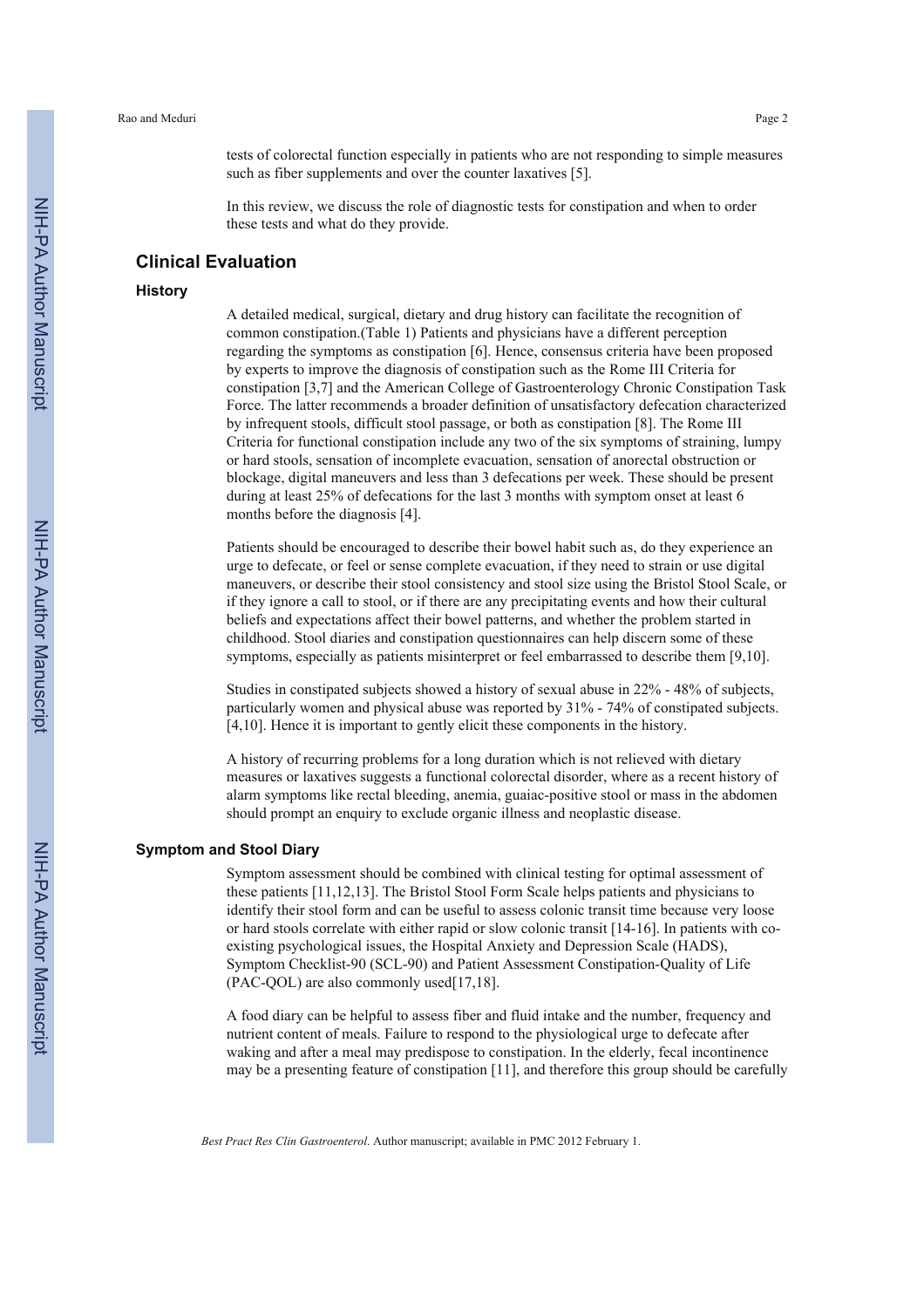evaluated for stool impaction. Also some children with functional fecal retention and soiling may have persistent leakage because of underlying dyssynergia [19].

#### **Physical Examination**

A comprehensive physical examination including a detailed neurological examination can help to recognize systemic diseases that may cause constipation. The abdomen must be carefully examined for the presence of stool, particularly in the left quadrant. It is important to exclude a gastrointestinal mass although, patients may commonly have a normal physical examination.

#### **Digital Rectal Examination**

A careful perianal and digital rectal examination is very important, as in many instances it is the most revealing part of clinical evaluation[20,21]. Abnormalities such as thrombosed external hemorrhoids, skin tags, rectal prolapse, anal fissure, anal warts, excoriation or evidence of pruritus ani usually from fecal soiling can be easily appreciated on anorectal inspection. Watching the perineum while the patient strains may show leakage of stool, a gaping anus or prolapse of internal hemorrhoids. If there is excruciating pain on starting the digital rectal exam, it strongly suggests the presence of an anal fissure. It is important to assess the resting sphincter tone which is predominantly (70-80%) attributable to the internal anal sphincter muscle. A high resting tone may be the cause of evacuation disorder [22]. Palpation of the rectal walls may help to identify polyps or masses and determine if there is a rectocele or intussusception. The presence of stool in the vault, its consistency and patient's awareness of it should be noted. A lack of awareness of stool may suggest rectal hyposensitivity.

The patient should be asked to push and bear down as if to defecate. Normally, the anal sphincter and puborectalis should relax and the perineum should descend. If the muscles paradoxically contract or if there is no perineal descent, this suggests pelvic floor dyssynergia. A hand should be placed over the abdomen to assess the push effort. Perineal descent assessed by examination correlates with descent assessed by dynamic MRI [23]. DRE can detect anismus and anterior rectocele and has high positive predictive value (95%) for obstructive defecation [24]. A carefully performed DRE has a high yield of detecting dyssynergia in patients with chronic constipation [22]. Of the 187 patients with a diagnosis of dyssynergia based on standard criteria, 134 patients were identified as having features of dyssynergia based on DRE giving a positive predictive value of 97%. The sensitivity and specificity of DRE for identifying patients with chronic constipation were 75% and 87% respectively. DRE was able to identify normal resting and normal squeeze pressure in 86% and 82% of dyssynergic patients respectively.

In a survey only 40% of final year medical students felt confident in rendering an opinion based on their DRE findings [25] and only 20% had performed more than10 procedures [26]. A recent multicenter study involving medical students, primary care and internal medicine physicians and gastroenterologists showed that gastroenterologists performed the most DREs annually, followed by primary care, and internal medicine subspecialities [27]. Since symptoms alone are poor predictors of underlying pathology of chronic constipation [12], symptoms together with DRE findings may help identify patients who may require further specialized testing for evaluation and management. Table 2 summarizes the main components of the Digital Rectal Examination.

# **Diagnostic Tests**

A complete blood count, biochemical profile, serum calcium, glucose levels and thyroid function tests are usually sufficient for screening purposes to exclude an underlying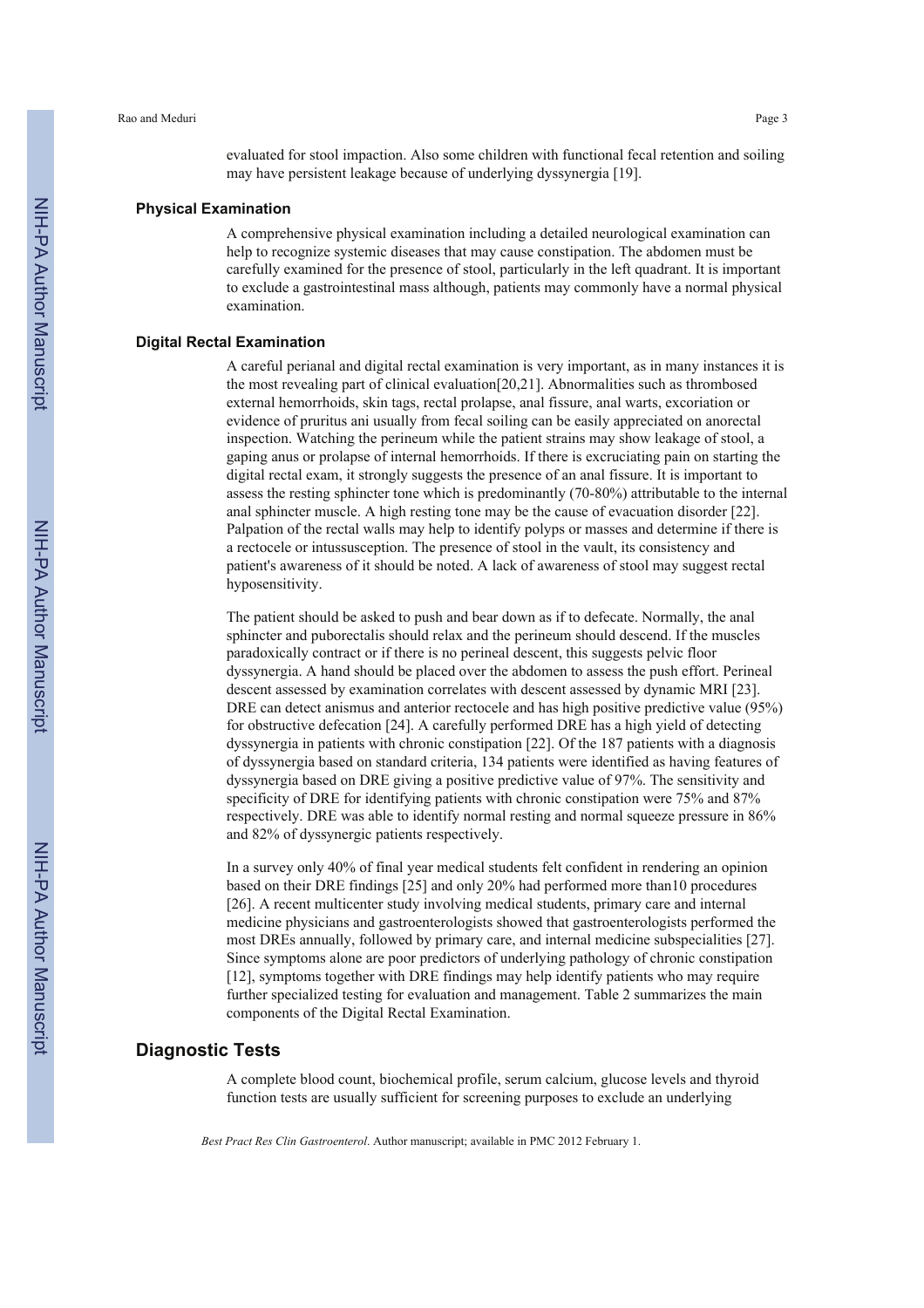metabolic or pathological disorder. If there is a high index of suspicion, serum protein electrophoresis, urine porphyrins, serum parathyroid hormone and serum cortisol levels may be requested. However there are no studies done to assess the clinical value of the routine use of blood tests alone and hence there is no evidence to either support or reject the utility of these tests [5]. The American College of Gastroenterology Task Force does not routinely recommend these tests in patients younger than 50 years of age and in whom there are no alarm features or signs of organic disease [28]. Alarm features include new onset or progressively worsening constipation, onset after age 50 years, bloody stools, weight loss, fever, anorexia, nausea, vomiting or a family history of inflammatory bowel disease or colon cancer[8]. A list of commonly performed diagnostic tests, their clinical utility and evidencebased recommendations are shown in Table 3.

#### **Radiographic Studies**

**Plain abdominal radiograph—**A plain radiograph of the abdomen is an inexpensive, frequently used test to complement clinical history and physical examination in patients with a suspicion of constipation [29]. However recent studies show a limited value for the role of plain abdominal radiography in the diagnosis of constipation [30-32]. Furthermore, in addition to considerable inter-observer variation in radiological assessment of fecal loading, there was very poor correlation with colonic transit. [33]. This suggest that plain abdominal radiographs may not be a reliable method to assess for fecal loading in constipation.

**Barium enema—**A barium enema may be useful to identify anatomic abnormalities such as redundant sigmoid colon, megacolon, megarectum, extrinsic compression, and intraluminal masses. However, there are limited studies evaluating its clinical utility [5,8]. In one retrospective study of 62 subjects, an organic lesion was not detected with barium enema [34]. In another retrospective study of 791 patients, constipation was reported in 22%, and was equally present in those with an abnormal study [35]. Both studies concluded that barium enema could not evaluate organic disease. Hirschsprung disease can be detected by barium enema, although manometry and histology are essential.

**Defecography—**Defecography involves imaging the rectum with contrast material and observation of the process, rate and completeness of rectal evacuation using fluoroscopic techniques [36]. It gives information regarding the anatomical and functional changes of the anorectum. It is performed by infusing 150 mL of contrast into the patient's rectum, and having the subject squeeze, cough, and expel the barium. The most common findings are poor activation of levator ani muscles, prolonged retention or inability to expel the barium, absence of a stripping wave in the rectum, mucosal intussusceptions, and / or rectocele [36,37]. The prevalence of normal defecography varied between 10% and 75% [36].Although defecography revealed abnormalities in 77% of subjects, there was no relationship between symptoms and abnormalities [37]. Among 10 studies, abnormalities were reported in 25% to 90% and dyssynergia in 13% to 37% [5].

Though there are some advantages, its drawbacks include radiation exposure, embarrassment, interobserver bias, and inconsistent methodology. Hence, defecography is recommended as an adjunct to clinical and manometric assessment [36].

**Magnetic resonance imaging—**MRI and dynamic pelvic MRI (MR defecography) can be useful for assessment of anorectal disorders [37,38]. This is the only imaging modality that can simultaneously evaluate global pelvic floor anatomy and dynamic motion. Endoanal MRI may reveal changes in the external anal sphincter that are not identifiable by endoanal ultrasound, whereas MRI fluoroscopy directly shows the pelvic floor and viscera during rectal evacuation and squeeze maneuvers [39]. Some of the advantages are free selection of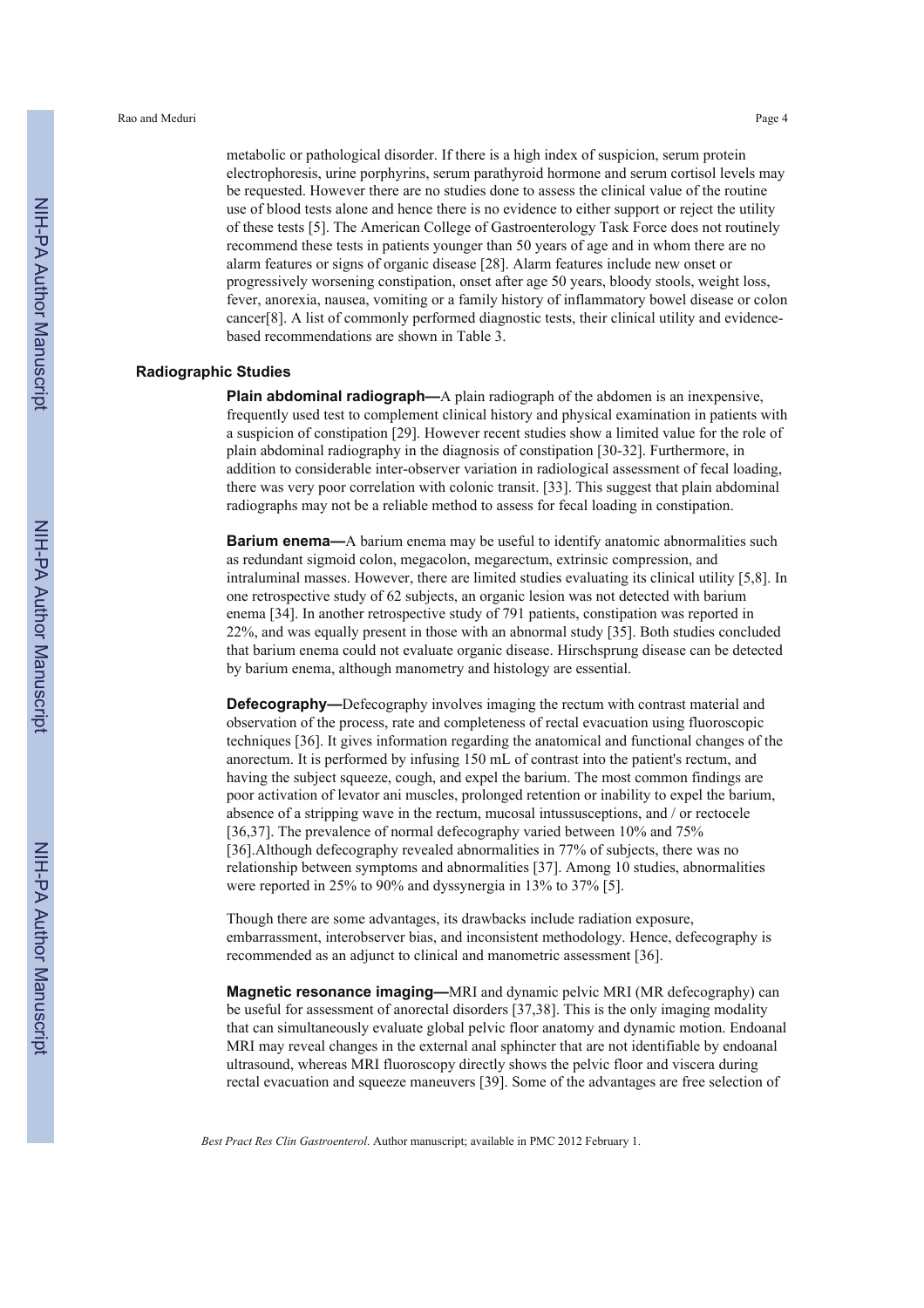imaging planes, no radiation exposure, a good temporal resolution, and the excellent soft tissue contrast are some of the advantages. Dynamic pelvic MRI in the sitting position provides a more physiological approach than in the supine position [40].

Dynamic MRI is very useful in the diagnosis of rectal intussusceptions as it not only allows differentiation between mucosal and full-thickness prolapse, it also provides information on movements of the whole pelvic floor. In dyssynergic patients, dynamic MRI has shown that the anorectal angle becomes more acute, confirming paradoxical contraction of the puborectalis [38]. In a study, during rectal evacuation, the degree of perineal descent was decreased in 35%, normal in 44% and increased in 21% of constipated patients [23]. Increased perineal descent was associated with a hypertensive anal sphincter, a normal rectal balloon expulsion test, and a rectocele. In a study involving constipated patients with obstructed defecation symptoms, the diagnosis of combined pelvic floor disorders with dynamic MRI defecography was consistent with clinical results in 70% of patients and there were additional diagnostic parameters in 30% of patients [41]. Though MR defecography may be useful in certain diagnosis, its high cost and lack of standardization and availability limit its routine use.

#### **Endoscopy**

**Flexible Sigmoidoscopy or Colonoscopy:** Direct visualization of the colon is indicated in selected patients to exclude mucosal lesions such as solitary rectal ulcer syndrome, inflammation, or malignancy. According to the American Society of Gastrointestinal Endoscopy, a colonoscopy is recommended in constipated patients if they have alarming features such as rectal bleeding, heme positive stool, iron deficiency anemia, weight loss, obstructive symptoms, recent onset of symptoms, rectal prolapse, or change in stool caliber, and in subjects older than 50 years who have not previously had colon cancer screening [42]. In younger patients, a flexible sigmoidoscopy may be sufficient to exclude distal colonic disease. In a large retrospective study on constipated patients, the range of neoplasia found and the polyp detection rate were comparable to those expected in asymptomatic historical controls [43]. A recent review of the Clinical Outcomes Research Initiative database showed that colonoscopy for constipation alone has a lower yield for significant findings compared with average-risk screening and constipation with another indication [44]. Therefore, there is little evidence to support the routine use of colonoscopy in constipated patients without alarm features.

# **Tests for Colonic Function**

Detailed physiological testing should be performed in patients whose constipation is refractory to laxatives and dietary changes, and in those with a suspected evacuation disorder.

**Colonic Transit Study—**An assessment of the speed at which stool moves through the colon can provide an objective measurement of infrequent defecation, as the patients recall of stool habit is often inaccurate(9). Colon Transit Time can be measured by three general methods:

- **1.** Ingestion of radiopaque markers followed by abdominal radiographs[45,46]
- **2.** Radioisotopes and scintigraphy [47,48]
- **3.** Ingestion of pressure, pH capsule (Wireless Motility Capsule)and tracking its movement[49]

The **radiopaque marker** test is typically performed by administering a single capsule containing 24 plastic markers on day 1 and by obtaining plain abdominal radiographs on day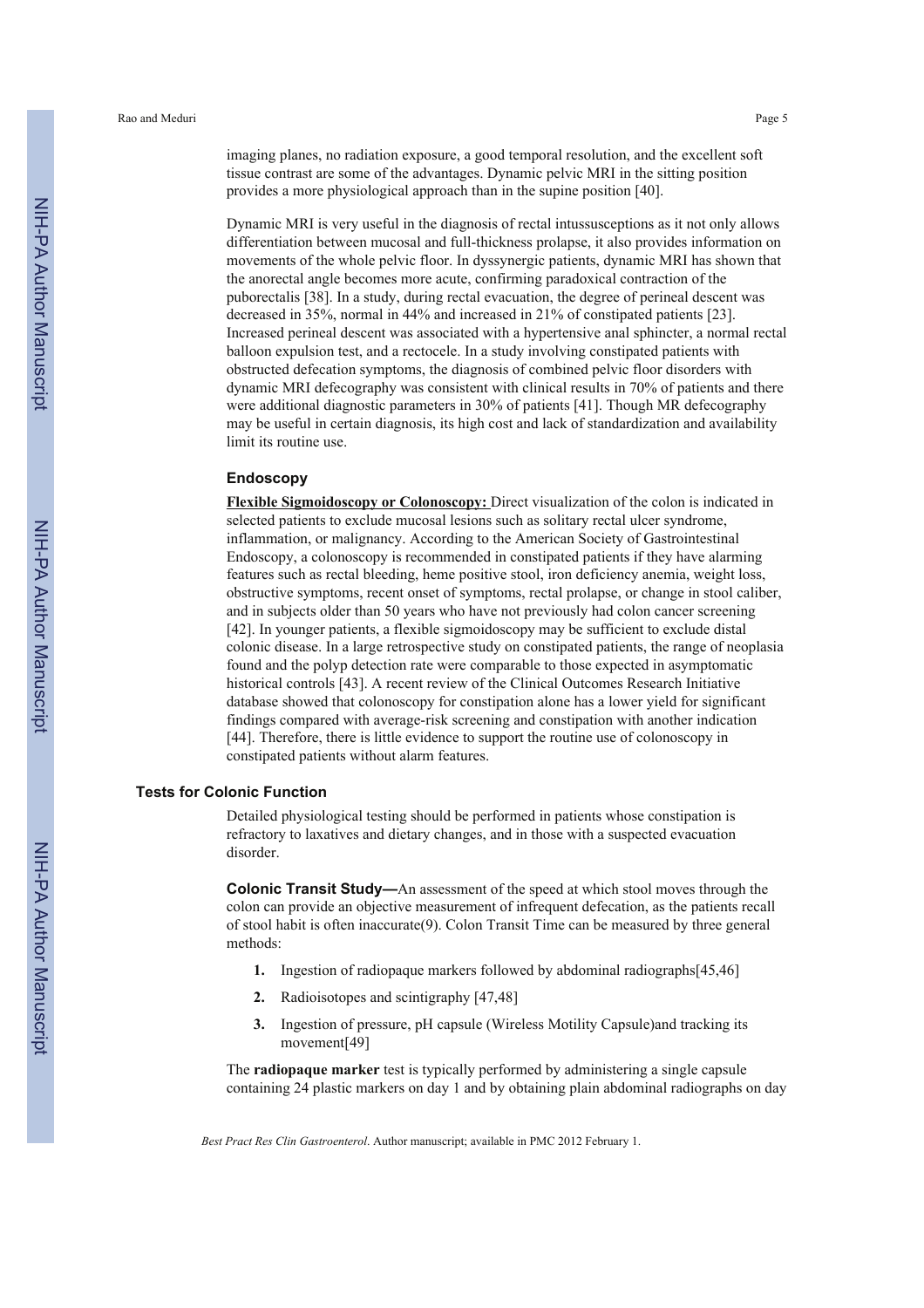6 (120h later)[36,50,51]. Retention of atleast 20% of markers (more than six markers) on day 6 (120 h) is considered abnormal[45,51] and is indicative of Slow Transit Constipation. Figure 1.

60% of patients with dyssynergic defecation have excessive retention of markers [52]. Hence it is important to exclude this condition before making a diagnosis of slow transit constipation [5,21]. Several studies have assessed the utility of colonic transit in the evaluation of constipation [5,50] and it can be used as a preliminary test to evaluate constipation.

**Colonic transit scintigraphy** is a non-invasive and quantitative method of evaluation of total and regional colonic transit [29,47]. Here, an isotope (111In or 99Tc) is administered either in a coated capsule that dissolves in the colon or terminal ileum or encapsulated in a non-digestive capsule with a test meal. Subsequently, gamma-camera images are obtained at specific time points. Assessment and interpretation of the colonic transit time varies among centers. The primary variable of interest is the geometric center at 24 h (normal range 1.7-4.0). A high geometric center represents greater than normal retention of isotope and a slower colonic transit time.

Abnormal transit has been documented with scintigraphy in a cohort of 287 patients [53] and segmental variations in colon transit have been studied using scintigraphy [54,47]. In a study of 32 patients with idiopathic constipation using indium-111-labeled polystyrene pellets, it was possible to differentiate between slow transit constipation and pelvic outlet obstruction [55]. Awareness about scintigraphic studies and their utility has been increasing. Although scintigraphic studies have been validated, and are reliable and reproducible, they are expensive and time consuming and limited to a handful of institutions [56].

**Wireless Motility Capsule (WMC)—**Assessment of colonic transit using a novel, ambulatory, capsule technique, WMC, provides a non-invasive method of measuring not only colonic transit but also gastric emptying and small bowel transit time [49]. By utilizing the pH change as it travels through the gut, colonic transit and whole gut transit can be assessed. Rao et al. demonstrated that the WMC has good sensitivity and specificity for evaluating colonic transit [49]. In 158 patients with chronic constipation who underwent simultaneous colon transit (Figure 2) time measurement using radiopaqe markers and WMC, there was 87 % agreement validating wireless motility capsule relative to radiopaque markers in differentiating slow verses normal colon transit time in constipation [57]. Colonic and whole gut transit with WMC correlates well with radiopaque markers and has higher specificity in diagnosing slow transit in constipation [49]. Another study showed that constipated patients with normal or moderately delayed transit show increased motor activity and that different constipation subtypes have variations in transit and motility[58]. A recent study showed that WMC has good diagnostic utility in lower gastrointestinal disorder and can detect 51% of patients with generalized motility disorder [59,60]. It influenced management in 30% of Lower GI and 88% of Upper GI subjects, and directed treatment plan [59]. In another study, WMC lessened the need for further invasive motility tests [60]. Thus, WMC can be useful for assessing colonic motility and transit.

**Colonic manometry—**Colonic manometry provides a complete assessment of overall motor activity at rest, during sleep, after waking, after meals, and after provocative stimulation such as drugs, meal, or balloon distensions [61,62]. It is performed by using solid-state probes and portable recorders or water-perfused stationary systems [61-63]. It provides reproducible and reliable information regarding the pathophysiology of constipation [62] and can be used to explore the mechanisms and motor effects of pharmacological agents on the colon. Colonic manometry catheter is placed using one of 3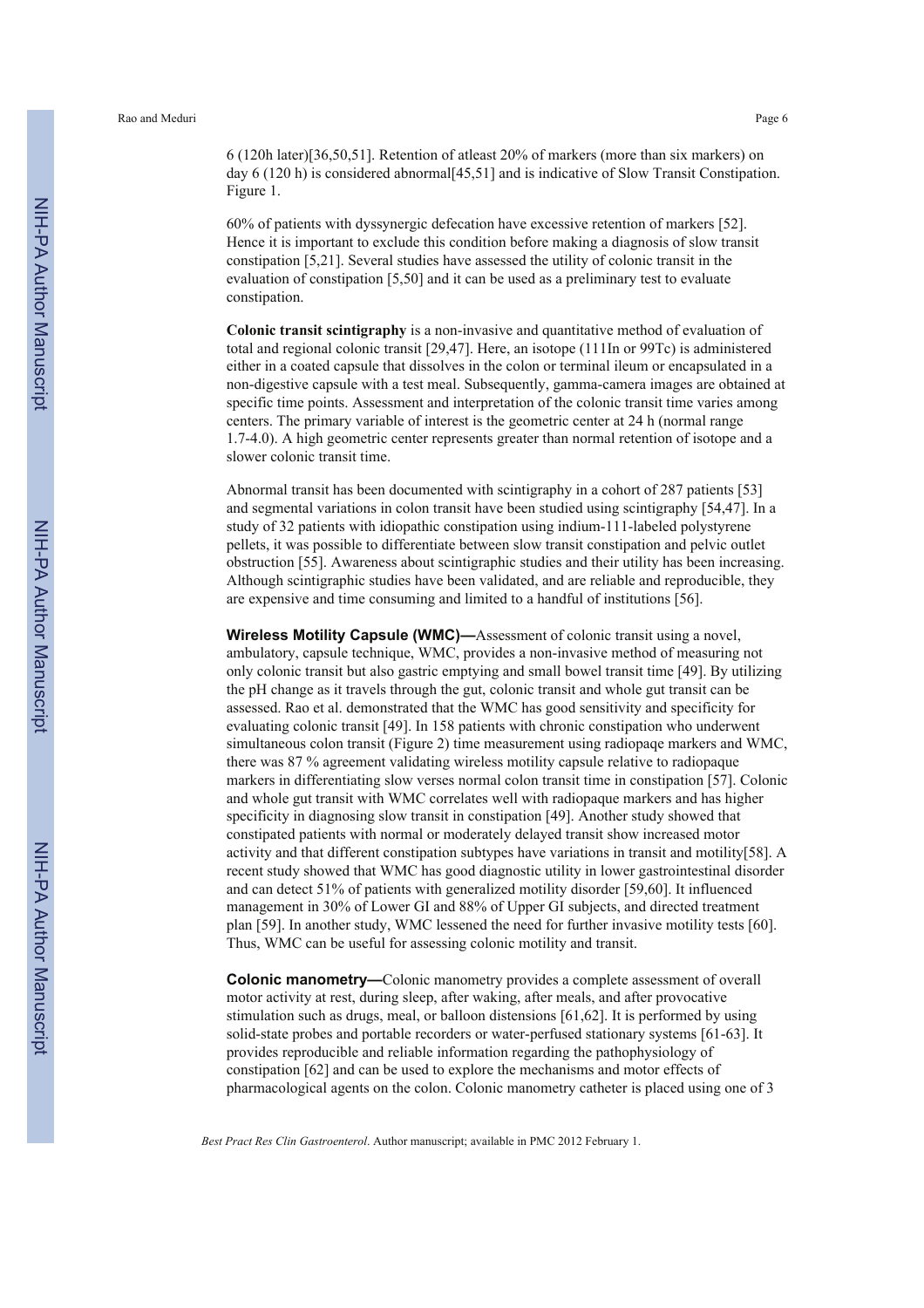methods: nasal intubation with migration of probe into the colon, guide wire-assisted waterperfused probe placement and retrograde direct probe placement [64]. Prolonged recordings over 24 h are favored to completely understand the comprehensive colonic motor profile. Recent studies have confirmed that patients with slow transit constipation exhibit a significant reduction of phasic colonic motor activity, the gastrocolonic and morning waking responses, and the number of high-amplitude propagated contractions [62,65]. Colonic manometry thus may help to diagnose an underlying myopathy or neuropathy and differentiate slower transit due to neuromuscular function.

#### **Tests for Anorectal Function**

**Anorectal Manometry—**Anorectal Manometry provides an assessment of pressure activity in the anorectum and provides comprehensive information regarding rectal sensation, rectoanal reflexes and anal sphincter function, at rest and during defecatory maneuvers [36,66-68]. It is an established and widely used investigatory tool for defecatory disorders. Manometry can detect defecatory disorders (dyssynergia) and Hirschsprung disease[69]. Normally, when a balloon is distended in the rectum, there is reflex relaxation of the internal anal sphincter. This rectoanal inhibitory reflex is mediated by the myenteric reflex and is absent in Hirschsprung disease [70]. Qualitative assessment of RAIR may be valuable in the diagnosis of constipation as this reflex is impaired in most patients with constipation [71].

Normally when healthy subjects attempt to defecate they generate an adequate propulsive force synchronized with relaxation of the puborectalis and the external anal sphincter. The inability to perform this coordinated maneuver represents the chief pathophysiological abnormality in dyssynergic defecation [21,52].

Four Patterns of dyssynergic defecation has been described using anorectal manometry [72].

- **1.** Type 1 is characterized by a paradoxical increase in the residual anal pressure in the presence of adequate propulsive pressure, that is, increase in intrarectal pressure  $(\geq$ 45mm Hg)
- **2.** Type 2, characterized by an inability to generate adequate expulsive forces, ie, no increase in intrarectal pressure, together with a paradoxical increase in residual intraanal pressure
- **3.** Type 3, characterized by generation of adequate expulsive forces, but absent or incomplete (< 20%) reduction in intraanal pressure and
- **4.** Type 4, characterized by an inability to generate adequate expulsive forces, that is, no increase in intrarectal pressue and absence of incomplete reduction in residual intraanal pressure.

Upto 20% of asymptomatic healthy adults also cannot produce a normal relaxation during attempted defecation [66]. The body position, whether sitting or lying down, the presence of stool-like sensation, and the consistency of stool may each influence the occurrence of dyssynergia and the ability of expel artificial stools [73]. Hence the finding of a dyssynergic pattern alone should not be considered as diagnostic of dyssynergic defecation.

In a study, it was found that in addition to dyssynergic pattern, a combined abnormality of colonic transit, balloon expulsion and defecography was seen in only 13% to 38% of patients; but a single abnormal physiologic test together with dyssynergia was seen in 71% to 91% of patients. Rectal sensory testing may reveal rectal hyposensitivity. Anorectal manometry is useful for the diagnosis of dyssynergic defecation and altered rectal sensation and identifies subjects who could benefit from biofeedback therapy.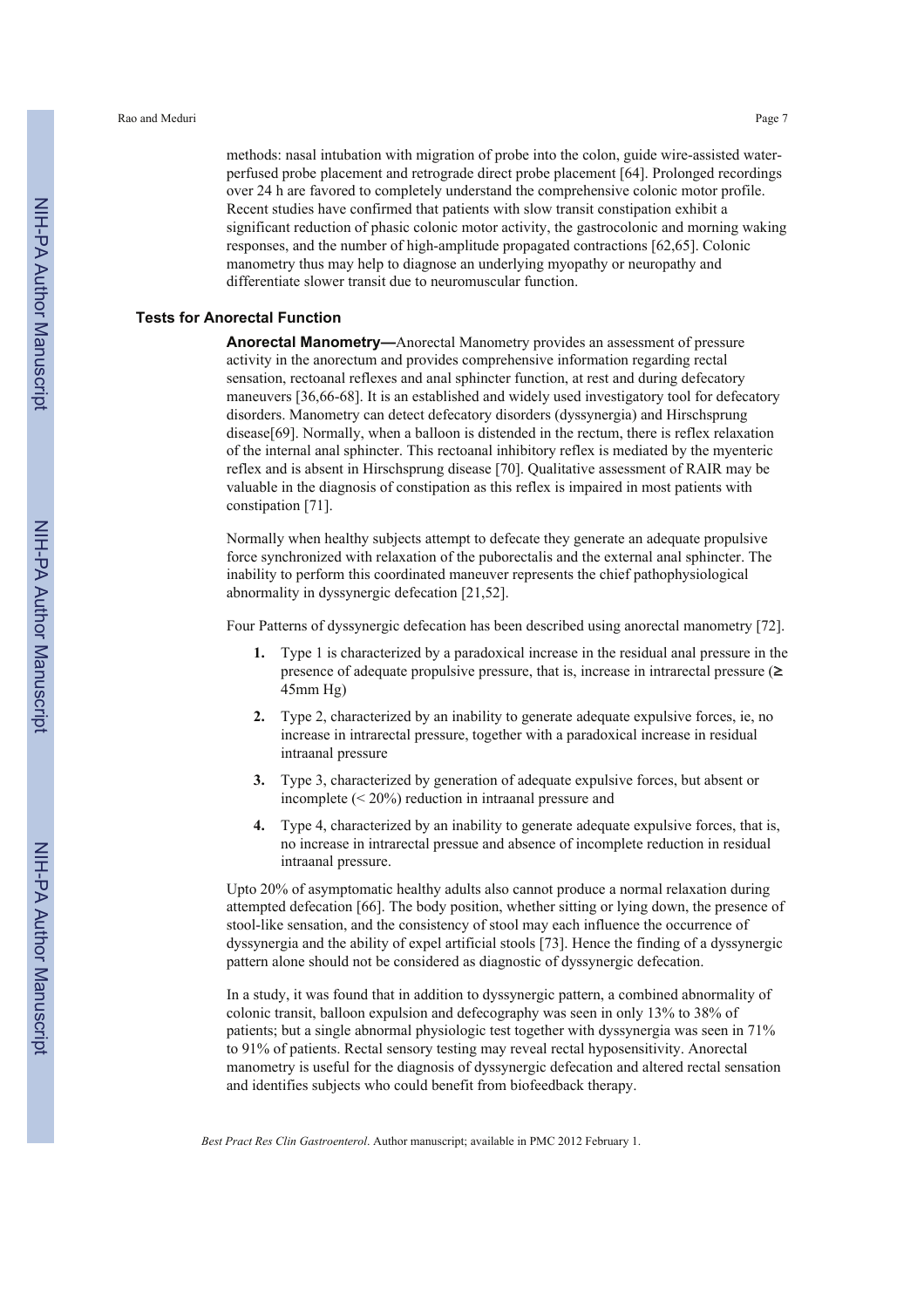Rao and Meduri Page 8

**High-Resolution Manometry—**High Resolution Manometry involves a solid-state manometric assembly with 12 circumferential sensors spaced at 1-cm intervals (4.2 mm outer diameter) (Sierra Scientific Instruments, Los Angeles, CA). This device uses proprietary pressure transduction technology (TactArray) that allows each pressure sensing element to detect pressure over a length of 2.5mm in each of 12 radially dispersed sectors. The sector pressures are then averaged, making each sensor a circumferential pressure detector with the extended frequency response characteristic of solid-state manometric systems. The large numbers of closely spaced sensors provides greater detail of the pressure plots, and ensures more accuracy, especially when compared to 2-4 sensor water perfused manometry that can miss important findings. Recent studies have shown that high-resolution manometry may provides greater resolution of the intraluminal pressure environment of the anorectum and thus can help to better characterize dyssynergia [74,75].(Figure 3a, 3b)

Also, a high-definition manometry system with 256 circumferentially arrayed sensors that provides anal sphincter pressure profiles and topographic changes in three dimensions is available. This system is found to be feasible, well tolerated and provides comparable information to that obtained with ARM. It provides vector manometry profile and its 3D display provides both functional and anatomical information of anal sphincter [76].

**Balloon expulsion test—**The balloon expulsion provides a simple, bedside assessment of a subject's ability to expel an artificial stool. There is no standard approach and several techniques have been used, including 25 ml or 50 ml balloons filled with warm water or air, 18mm spheres, silicone-filled artificial stool or weights attached to a pulley to assess the extra force required to expel a metal sphere in a lying position [77]. Most experts recommend a 50 ml water filled balloon or a silicone-filled stool-like device (Fecom) [5], which is placed in the rectum and the patient is asked to expel the device in the sitting position in privacy. Most normal subjects can expel this balloon within 1 minute [66].

The prevalence of a positive test in favor of constipation varied between 23% and 67% [5]. One study suggested a specificity of 89%, negative predictive value of 97%, sensitivity of 88% and positive predictive value of 67%. However many dyssynergics can expel the balloon, hence the test itself is insufficient to make a diagnosis [21,72]. Thus, although the failure to expel a balloon strongly suggests dyssynergia, a normal test does not exclude this possibility. Nine studies of balloon expulsion showed impaired expulsion in 23%-67% [5]. Hence this test should be interpreted along with other physiologic tests.

**Rectal barostat test—**Barostat comprises of a highly compliant balloon that is placed in the rectum and connected to a computerized pressure-distending device (barostat). It can be used to assess rectal sensation, tone and compliance. The test can be useful for identifying patients with a normal, impaired or hyper compliant rectum and can help to detect megarectum. Several studies have revealed rectal hyposensitivity in patients with constipation [77-79]. Rectal barostat studies revealed rectal hyposensitivity in up to 50% of patients with IBS-C [80].

**Conclusions—**In conclusion, a careful history and stool diary is the initial step in the diagnosis of constipation. DRE can provide useful information on sphincter pressure, presence of dyssynergia and fecal impaction. There is little evidence to support the use of routine blood tests or endoscopy in constipated patients without alarm features. Though colonic transit studies are not standardized, there is good evidence to show its benefits. Anorectal manometry is the preferred method for diagnosis of dyssynergia and identifies patients who would benefit from biofeedback therapy. Defecography and MR defecography is useful in patients with suspected rectal prolapse or poor rectal evacuation. The balloon expulsion test can confirm impaired evacuation, but should not be used alone for diagnosis.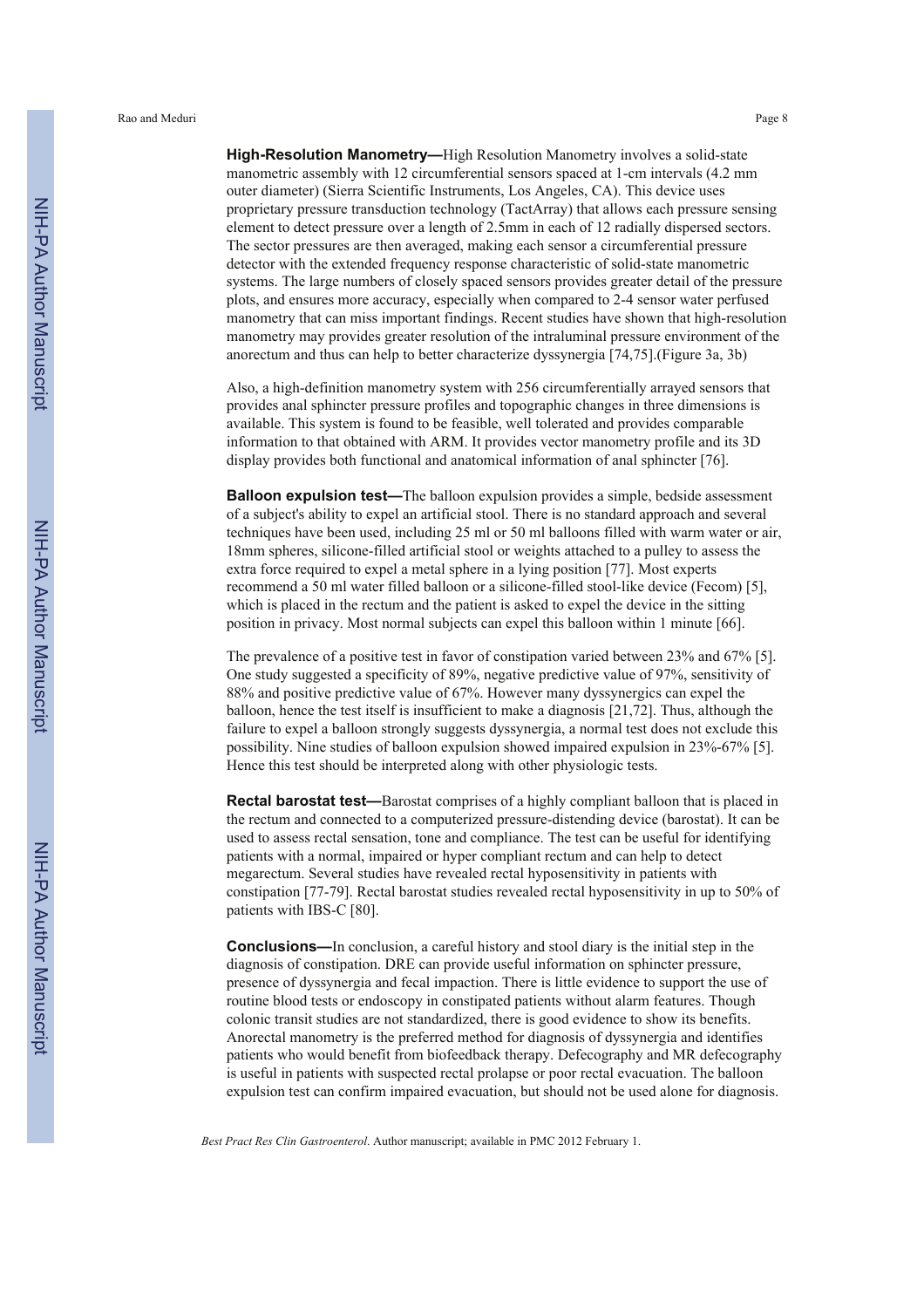These diagnostic tests can identify structural or functional causes of constipation, and to confirm a clinical suspicion or identify a cause for refractory bowel symptoms. However, no single test can provide a pathophysiological basis for constipation, because it is a heterogeneous condition that requires several tests to identify the underlying mechanisms.

# **Practice Points**

- **•** Constipation has multiple symptoms, mechanisms and etiopathology.
- **•** A detailed history, stool diary, Digital Rectal Exam and Colonic transit study are the important preliminary steps in diagnosis.
- **•** Anorectal manometry and balloon expulsion test are useful for the diagnosis of dyssynergic defecation.
- **•** Colonic manometry helps to rule out underlying neuromuscular pathology and facilitate selection of patients for colon surgery.
- **•** Wireless Motility Capsule is a novel technique for assessment of colonic, whole gut and regional gastrointestinal transit.

#### **Research Agenda**

- **•** Criteria for classification of constipation into subtypes should be well-defined.
- **•** Colonic Transit Studies should be standardized with well established normal ranges.
- **•** Further studies are needed to be done to define the utility and role of high definition colonic manometry.

# **Acknowledgments**

Dr Rao's effort is supported in part by grant R01DK 57100-03 National Institute of Health. The authors also acknowledge the excellent secretarial support of Mrs Sara Allen.

#### **References**

- \*(1). Lembo A, Camilleri M. Chronic constipation. The New England journal of medicine. 2003; 349:1360–8. [PubMed: 14523145]
- (2). Rao SSC. Constipation: evaluation and treatment of colonic and anorectal motility disorders. Gastrointest Endosc Clin N Am clinics of North America. 2009; 19:117–39. vii.
- (3). Longstreth GF, Thompson WG, Chey WD, et al. Functional bowel disorders. Gastroenterology. 2006; 130:1480–91. [PubMed: 16678561]
- (4). Rao, SSC. Principles of Clinical Gastroenterology. Oxford, UK: Wiley-Blackwell; 2009. Approach to the Patient with Constipation; p. 373-398.
- \*(5). Rao SSC, Ozturk R, Laine L. Clinical utility of diagnostic tests for constipation in adults: a systematic review. Am J Gastroenterol. 2005 Jul; 100(7):1605–15. [PubMed: 15984989]
- (6). Herz MJ, Kahan E, Zalevski S, et al. Constipation: a different entity for patients and doctors. Fam Pract. 1996; 13:156–9. [PubMed: 8732327]
- (7). Bharucha AE, Wald A, Enck P, Rao S. Functional anorectal disorders. Gastroenterology. 2006; 130:1510–8. [PubMed: 16678564]
- (8). Brandt LJ, Prather CM, Quigley EMM, et al. Systematic review on the management of chronic constipation in North America. Am J Gastroenterol. 2005; 100 1:S5–S21. [PubMed: 16008641]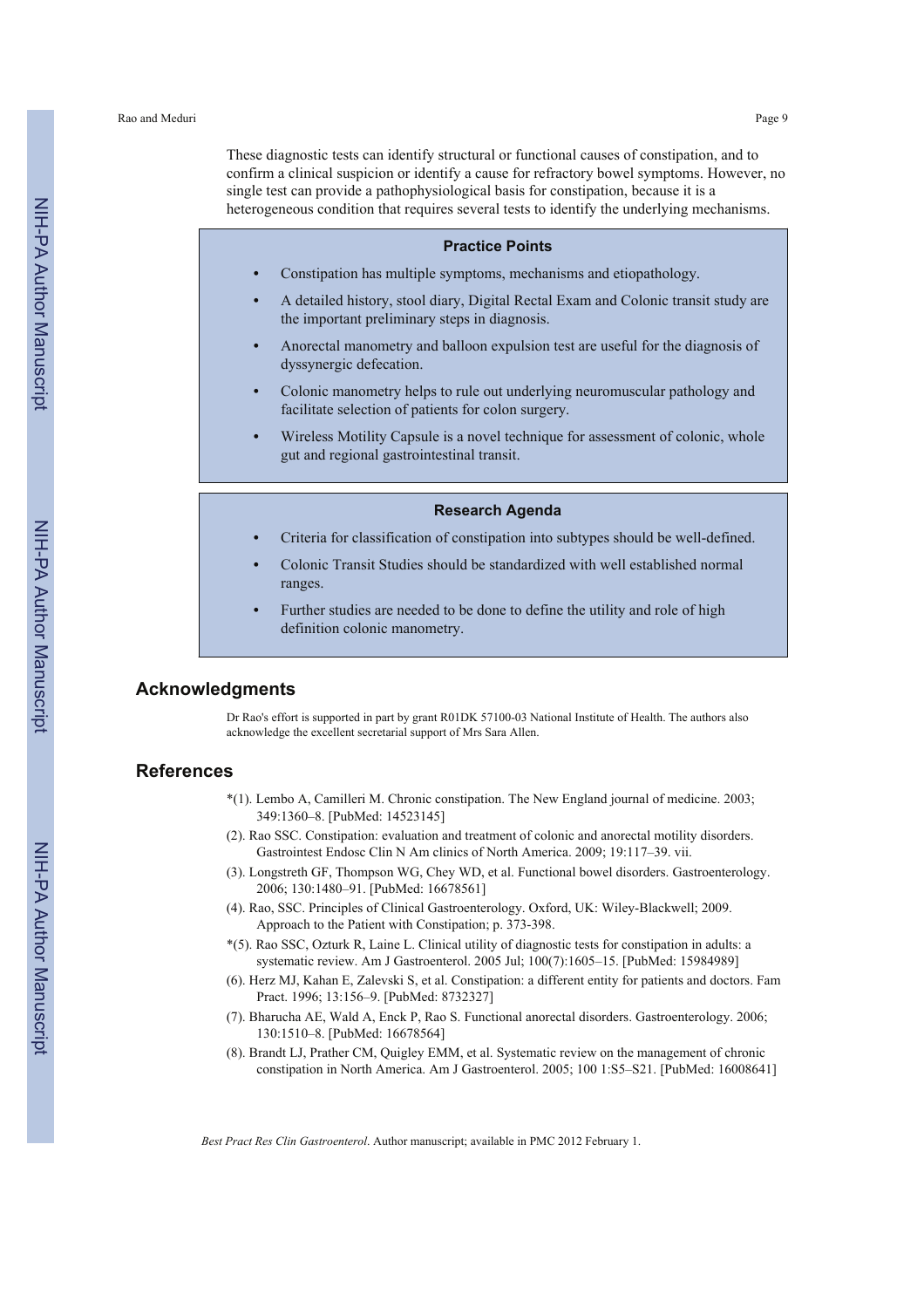- (9). Ashraf W, Park F, Lof J, Quigley EM. An examination of the reliability of reported stool frequency in the diagnosis of idiopathic constipation. Am J Gastroenterol. 1996; 91:26–32. [PubMed: 8561138]
- (10). Rao SSC, Tuteja AK, Vellema T, et al. Dyssynergic defecation: demographics, symptoms, stool patterns, and quality of life. J Clin Gastroenterol. 2004; 38:680–5. [PubMed: 15319652]
- (11). Leung FW, Rao SSC. Fecal incontinence in the elderly. Gastroenterol Clin North Am. 2009; 38:503–11. [PubMed: 19699410]
- (12). Koch A, Voderholzer WA, Klauser AG, Müller-Lissner S. Symptoms in chronic constipation. Dis Colon Rectum. 1997; 40:902–6. [PubMed: 9269805]
- (13). Dinning PG, Jones M, Fuentealba SE, et al. S1276 In Patients with Severe Constipation, Can We Predict Delayed Colonic Transit On the Basis of Symptoms? Gastroenterology. 2008; 134:A-216.
- (14). Saad RJ, Rao SSC, Koch KL, et al. Do stool form and frequency correlate with whole-gut and colonic transit? Results from a multicenter study in constipated individuals and healthy controls. Am J Gastroenterol. 2010; 105:403–11. [PubMed: 19888202]
- \*(15). Lewis SJ, Heaton KW. Stool form scale as a useful guide to intestinal transit time. Scand J Gastroenterol. 1997; 32:920–4. [PubMed: 9299672]
- (16). Heaton KW, O'Donnell LJ. An office guide to whole-gut transit time. Patients' recollection of their stool form. J Clin Gastroenterol. 1994; 19:28–30. [PubMed: 7930429]
- (17). Marquis P, De La Loge C, Dubois D, et al. Development and validation of the Patient Assessment of Constipation Quality of Life questionnaire. Scand J Gastroenterol. 2005; 40:540– 51. [PubMed: 16036506]
- (18). Wang J, Duan L, Ye H, et al. Assessment of psychological status and quality of life in patients with functional constipation. Am J Gastroenterol. 2008; 47:460–3.
- (19). Bongers ME, van Wijk MP, Reitsma JB, Benninga MA. Long-term prognosis for childhood constipation: clinical outcomes in adulthood. Pediatrics. 2010; 126:156–62.
- (20). Talley NJ. How to do and interpret a rectal examination in gastroenterology. Am J Gastroenterol. 2008; 103:820–2. [PubMed: 18397419]
- (21). Rao SS. Dyssynergic defecation. Gastroenterol Clin North Am. 2001; 30:97–114. [PubMed: 11394039]
- \*(22). Tantiphlachiva K, Rao P, Attaluri A, Rao SSC. Digital Rectal Examination Is a Useful Tool for Indentifying Patients With Dyssynergia. Am J Gastroenterol. 2010; 8:955–960.
- (23). Bharucha AE, Fletcher JG, Seide B, et al. Phenotypic variation in functional disorders of defecation. Gastroenterology. 2005; 128:1199–210. [PubMed: 15887104]
- (24). Iasci AL, Saltarelli P, Necozioni S, et al. Predictive Value of Digital Rectal Examination (DRE). Dig Liver Dis. 2008; 3;40:S23–S23.
- (25). Lawrentschuk N, Bolton DM. Experience and attitudes of final-year medical students to digital rectal examination. Med J Aust. 2004; 181:323–5. [PubMed: 15377244]
- (26). Turner KJ, Brewster SF. Rectal examination and urethral catheterization by medical students and house officers: taught but not used. Am J Gastroenterol. 2000; 86:422–6.
- (27). Wong RK, Drossman DA, Bharucha AE, et al. T1029 The Utility of the Digital Rectal Exam (DRE) Amongst Physicians and Students: A Multi-Center Study. Am J Gastroenterol. 2010; 138:S-472.
- (28). American College of Gastroenterology Chronic Constipation Task Force. An evidence-based approach to the management of chronic constipation in North America. Am J Gastroenterol. 2005; 100:S1–4. [PubMed: 16008640]
- (29). van den Bosch M, Graafmans D, Nievelstein R, Beek E. Systematic assessment of constipation on plain abdominal radiographs in children. Pediatr Radiol. 2006; 36:224–6. [PubMed: 16418835]
- (30). Moylan S, Armstrong J, Diaz-Saldano D, et al. Are abdominal x-rays a reliable way to assess for constipation? J Urol. 2010; 184:1692–8. [PubMed: 20728159]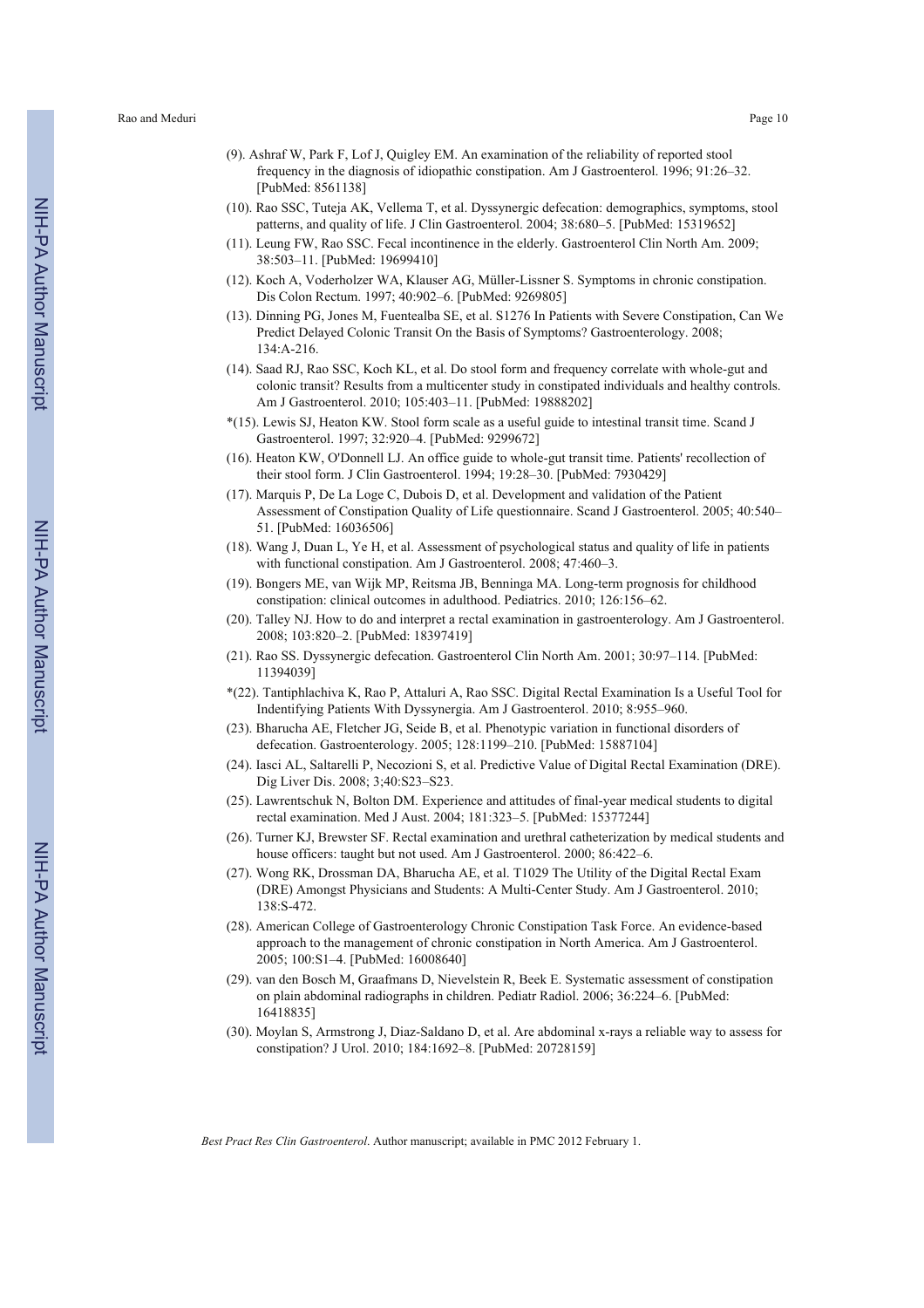- (31). Pensabene L, Buonomo C, Fishman L, et al. Lack of utility of abdominal x-rays in the evaluation of children with constipation: comparison of different scoring methods. J Pediatr Gastroenterol Nutr. 2010; 51:155–9. [PubMed: 20453675]
- (32). Reuchlin-Vroklage LM, Bierma-Zeinstra S, Benninga MA, Berger MY. Diagnostic value of abdominal radiography in constipated children: a systematic review. Arch Pediatr Adolesc Med. 2005; 159:671–8. [PubMed: 15997002]
- (33). Cowlam S, Vinayagam R, Khan U, et al. Blinded comparison of faecal loading on plain radiography versus radio-opaque marker transit studies in the assessment of constipation. Clin Radiol. 2008; 63:1326–1331. [PubMed: 18996262]
- (34). Patriquin H, Martelli H, Devroede G. Barium enema in chronic constipation: is it meaningful? Gastroenterology. 1978; 75:619–22. [PubMed: 710831]
- (35). Gerson DE, Lewicki AM, McNeil BJ, et al. The barium enema; evidence for proper utilization. Radiology. 1979; 130:297–301. [PubMed: 104358]
- (36). Diamant NE, Kamm MA, Wald A, Whitehead WE. AGA technical review on anorectal testing techniques. Gastroenterology. 1999; 116:735–60. [PubMed: 10029632]
- \*(37). Savoye-Collet C, Koning E, Dacher J. Radiologic evaluation of pelvic floor disorders. Gastroenterol Clin North Am. 2008; 37:553–67. viii. [PubMed: 18793996]
- (38). Fletcher JG, Busse RF, Riederer SJ, et al. Magnetic resonance imaging of anatomic and dynamic defects of the pelvic floor in defecatory disorders. Am J Gastroenterol. 2003; 98:399–411. [PubMed: 12591061]
- (39). Bolog N, Weishaupt D. Dynamic MR imaging of outlet obstruction. Rom J Gastroenterol. 2005; 14:293–302. [PubMed: 16200243]
- (40). Bertschinger KM, Hetzer FH, Roos JE, et al. Dynamic MR imaging of the pelvic floor performed with patient sitting in an open-magnet unit versus with patient supine in a closed-magnet unit. Radiology. 2002; 223:501–8. [PubMed: 11997560]
- (41). Elshazly WG, El Nekady AEa, Hassan H. Role of dynamic magnetic resonance imaging in management of obstructed defecation case series. Int J Surg. 2010; 8(4):274–282. [PubMed: 20219700]
- (42). Qureshi W, Adler DG, Davila RE, et al. ASGE guideline: guideline on the use of endoscopy in the management of constipation. Gastrointest Endosc. 2005; 62:199–201. [PubMed: 16046978]
- (43). Pepin C, Ladabaum U. The yield of lower endoscopy in patients with constipation: survey of a university hospital, a public county hospital, and a Veterans Administration medical center. Gastrointest Endosc. 2002; 56:325–32. [PubMed: 12196767]
- (44). Gupta M, Holub J, Knigge K, Eisen G. Constipation is not associated with an increased rate of findings on colonoscopy: results from a national endoscopy consortium. Endoscopy. 2010; 42:208–12. [PubMed: 20101567]
- (45). Evans RC, Kamm MA, Hinton JM, Lennard-Jones JE. The normal range and a simple diagram for recording whole gut transit time. Int J Colorectal Dis. 1992; 7:15–7. [PubMed: 1588218]
- (46). Lin HC, Prather C, Fisher RS, et al. Measurement of gastrointestinal transit. Dig Dis Sci. 2005; 50:989–1004. [PubMed: 15986844]
- (47). Stivland T, Camilleri M, Vassallo M, et al. Scintigraphic measurement of regional gut transit in idiopathic constipation. Am J Gastroenterol. 1991; 101:107–15.
- (48). van der Sijp JR, Kamm MA, Nightingale JM, et al. Radioisotope determination of regional colonic transit in severe constipation: comparison with radio opaque markers. Am J Gastroenterol. 1993; 34:402–8.
- \*(49). Rao SSC, Kuo B, McCallum RW, et al. Investigation of Colonic and Whole Gut Transit with Wireless Motility Capsule and Radioopaque Markers in Constipation. Clin Gastroenterol Hepatol. 2009; 7:537–544. [PubMed: 19418602]
- (50). Nam YS, Pikarsky AJ, Wexner SD, et al. Reproducibility of colonic transit study in patients with chronic constipation. Dis Colon Rectum. 2001; 44:86–92. [PubMed: 11805568]
- (51). Hinton JM, Lennard-Jones JE, Young AC. A new method for studying gut transit times using radioopaque markers. Gut. 1969; 10:842–7. [PubMed: 5350110]
- (52). Rao SS, Welcher KD, Leistikow JS. Obstructive defecation: a failure of rectoanal coordination. Am J Gastroenterol. 1998; 93:1042–50. [PubMed: 9672327]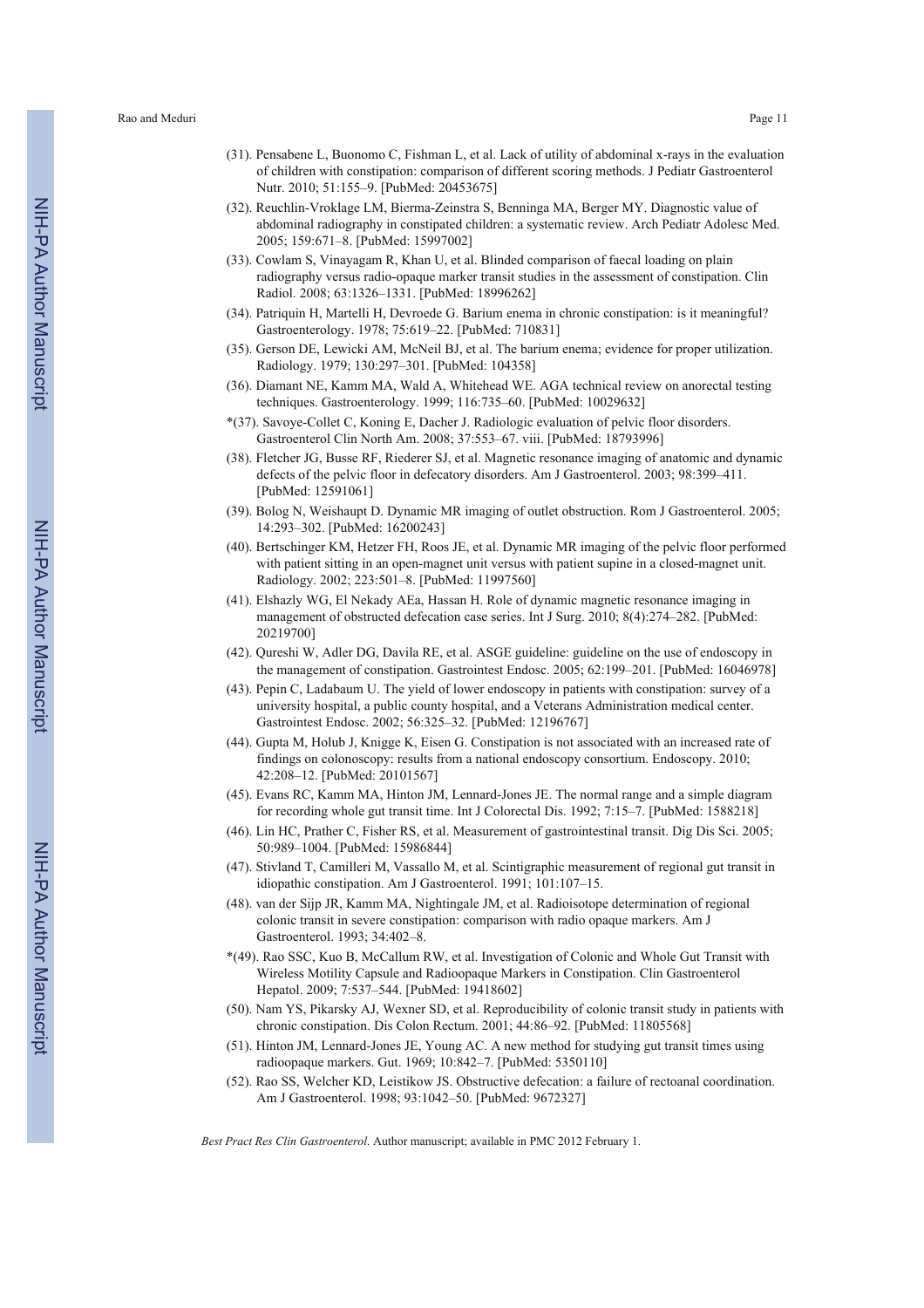- (53). Manabe N, Wong BS, Camilleri M, et al. Lower functional gastrointestinal disorders: evidence of abnormal colonic transit in a 287 patient cohort. Neurogastroenterol Motil. 2010; 22:293–e82. [PubMed: 20025692]
- (54). Lundin E, Karlbom U, Westlin JE, et al. Scintigraphic assessment of slow transit constipation with special reference to right- or left-sided colonic delay. Colorectal Dis. 2004; 6:499–505. [PubMed: 15521943]
- (55). Eising EG, von der Ohe MR. Differentiation of prolonged colonic transit using scintigraphy with indium-111-labeled polystyrene pellets. J Nucl Med. 1998; 39:1062–6. [PubMed: 9627344]
- (56). Maurer AH, Parkman HP. Update on gastrointestinal scintigraphy. Semin Nucl Med. 2006; 36:110–8. [PubMed: 16517233]
- \*(57). Camilleri M, Thorne NK, Ringel Y, et al. Wireless pH-motility capsule for colonic transit: prospective comparison with radiopaque markers in chronic constipation. Neurogastroenterol Motil. 2010; 22:874–82. [PubMed: 20465593]
- (58). Hasler WL, Saad RJ, Rao SS, et al. Heightened colon motor activity measured by a wireless capsule in patients with constipation: relation to colon transit and IBS. Am J Physiol Gastrointest Liver Physiol. 2009; 297:G1107–14. [PubMed: 19808653]
- (59). Rao SSC, Mysore KR, Attaluri A, Valestin J. Diagnostic Utility of wireless motility capsule in gastrointestinal motility. J Clin Gastroenterol. 2011 In Press.
- (60). Lee A, Michalek W, Wiener SM, Kuo B. T1067 Clinical Impact of a Wireless Motility Capsule A Retrospective Review. Gastroenterology. 2010; 138:S-481.
- (61). Rao SS, Sadeghi P, Beaty J, Kavlock R. Ambulatory 24-h colonic manometry in healthy humans. Am J Physiol Gastrointest Liver Physiol. 2001; 280:G629–39. [PubMed: 11254489]
- (62). Rao SSC, Sadeghi P, Beaty J, Kavlock R. Ambulatory 24-hour colonic manometry in slowtransit constipation. Am J Gastroenterol. 2004; 99:2405–16. [PubMed: 15571589]
- (63). Bassotti G, Betti C, Imbimbo BP, et al. Colonic motor response to eating: a manometric investigation in proximal and distal portions of the viscus in man. Am J Gastroenterol. 1989; 84:118–22. [PubMed: 2916518]
- \*(64). Rao SSC, Singh S. Clinical utility of colonic and anorectal manometry in chronic constipation. J Clin Gastroenterol. 2010; 44:597–609. [PubMed: 20679903]
- (65). Hagger R, Kumar D, Benson M, Grundy A. Colonic motor activity in slow-transit idiopathic constipation as identified by 24-h pancolonic ambulatory manometry. Neurogastroenterol Motil. 2003; 15:515–22. [PubMed: 14507351]
- (66). Rao SS, Hatfield R, Soffer E, et al. Manometric tests of anorectal function in healthy adults. Am J Gastroenterol. 1999; 94:773–83. [PubMed: 10086665]
- (67). Sun WM, Rao SS. Manometric assessment of anorectal function. Am J Gastroenterol. 2001; 30:15–32.
- (68). Karlbom U, Lundin E, Graf W, Påhlman L. Anorectal physiology in relation to clinical subgroups of patients with severe constipation. Colorectal Dis. 2004; 6:343–9. [PubMed: 15335368]
- (69). Tobon F, Reid NC, Talbert JL, Schuster MM. Nonsurgical test for the diagnosis of Hirschsprung's disease. Am J Gastroenterol. 1968; 278:188–93.
- (70). Reid JR, Buonomo C, Moreira C, et al. The barium enema in constipation: comparison with rectal manometry and biopsy to exclude Hirschsprung's disease after the neonatal period. Pediatr Radiol. 2000; 30:681–4. [PubMed: 11075600]
- (71). Xu X, Pasricha PJ, Sallam HS, et al. Clinical significance of quantitative assessment of rectoanal inhibitory reflex (RAIR) in patients with constipation. Am J Gastroenterol. 2008; 42:692–8.
- (72). Rao SSC, Mudipalli RS, Stessman M, Zimmerman B. Investigation of the utility of colorectal function tests and Rome II criteria in dyssynergic defecation (Anismus). Neurogastroenterol Motil. 2004; 16:589–96. [PubMed: 15500515]
- (73). Rao SSC, Kavlock R, Rao S. Influence of body position and stool characteristics on defecation in humans. Am J Gastroenterol. 2006; 101:2790–6. [PubMed: 17026568]
- \*(74). Rao SSC. Advances in Diagnostic Assessment of Fecal Incontinence and Dyssynergic Defecation. Clin Gastroenterol Hepatol. 2010; 8:910–919. [PubMed: 20601142]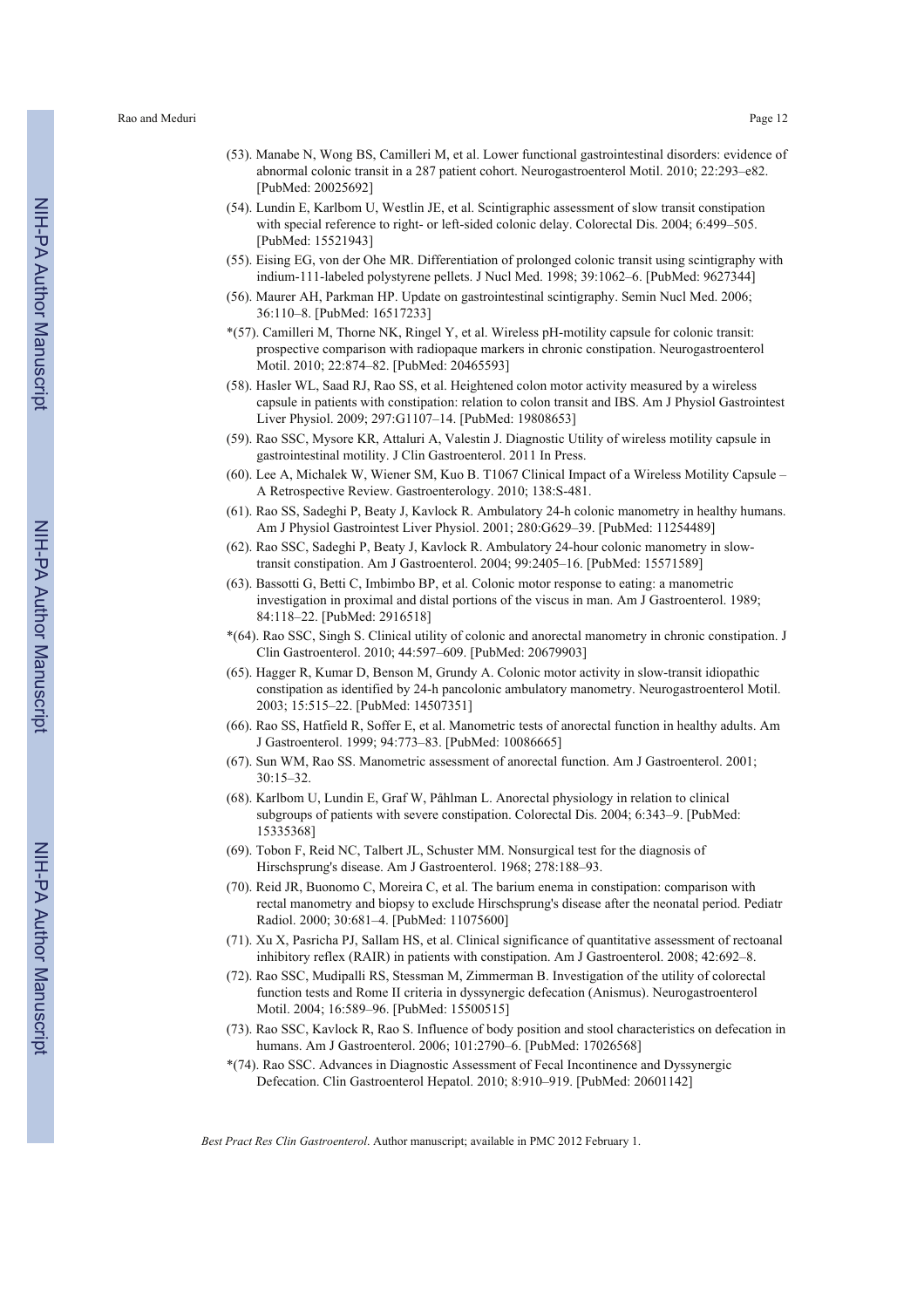- (75). Jones MP, Post J, Crowell MD. High-resolution manometry in the evaluation of anorectal disorders: a simultaneous comparison with water-perfused manometry. Am J Gastroenterol. 2007; 102:850–5. [PubMed: 17397410]
- (76). Tantiphlachiva K, Attaluri A, Rao SSC. Is high-definition manometry a comprehensive test of anal sphincter function? Comparative study with manometry and ultrasound. Neurogastroenterol motil. 2008; 20:28.
- \*(77). Gladman MA, Aziz Q, Scott SM, et al. Rectal hyposensitivity: pathophysiological mechanisms. Neurogastroenterol Motil. 2009; 21:508–16. [PubMed: 19077147]
- (78). Gladman MA, Scott SM, Chan CLH, et al. Rectal hyposensitivity: prevalence and clinical impact in patients with intractable constipation and fecal incontinence. Dis Colon Rectum. 2003; 46:238–46. [PubMed: 12576898]
- (79). Gladman MA, Lunniss PJ, Scott SM, Swash M. Rectal hyposensitivity. Am J Gastroenterol. 2006; 101:1140–51. [PubMed: 16696790]
- (80). Delvaux MM. Visceral sensitivity in explaining functional bowel disorders: from concepts to clinical practice. Acta Gastroenterol Belg. 2001; 64:272–5. [PubMed: 11680047]
- (81). Remes-Troche JM, Rao SSC. Diagnostic testing in patients with chronic constipation. Curr Gastroenterol Rep. 2006; 8:416–24. [PubMed: 16968610]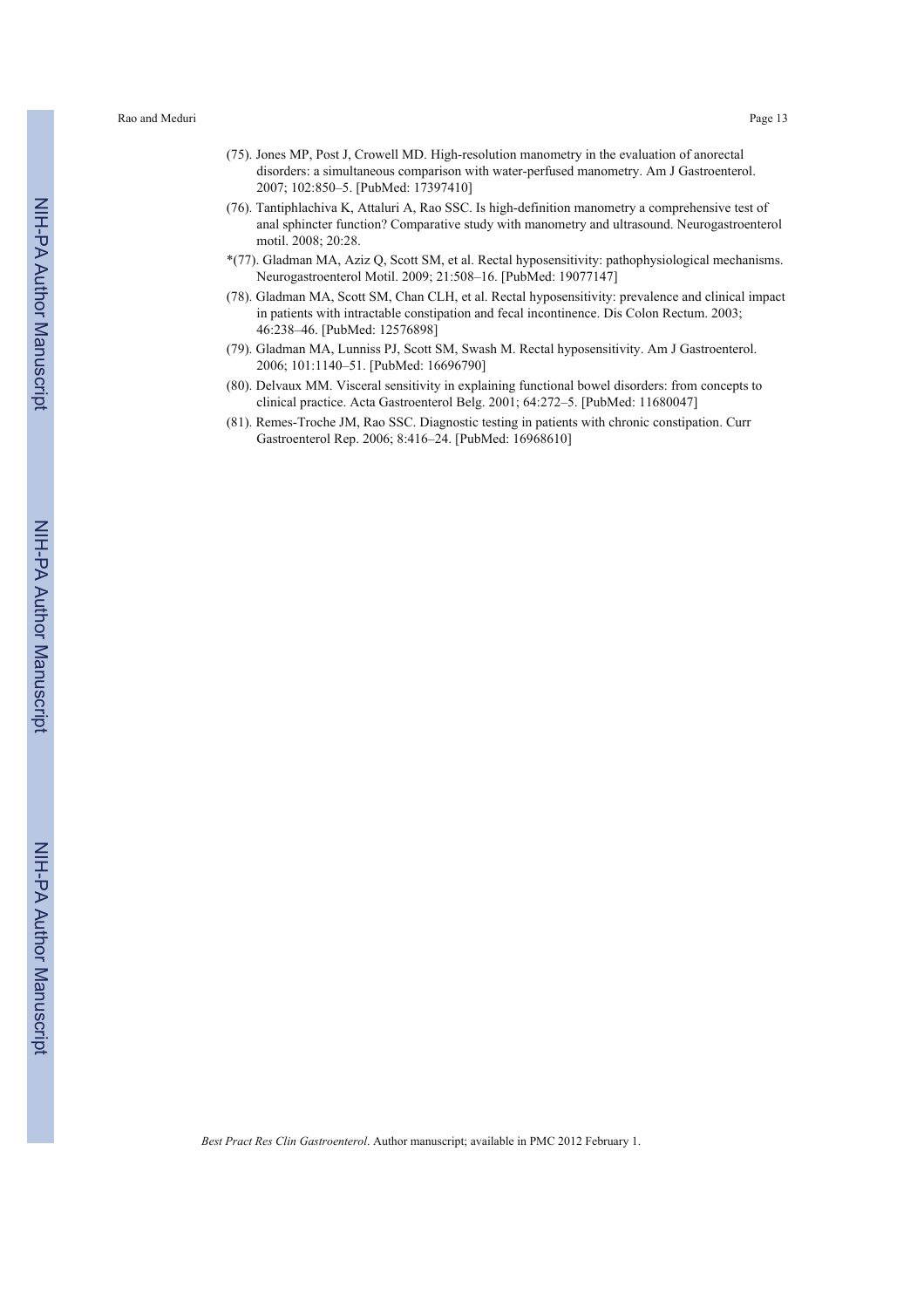Rao and Meduri Page 14



# **Figure 1.**

Abnormal colonic transit study with large amount of stool and retention of more than five radioopaque markers mostly in the right colon in a subject with constipation.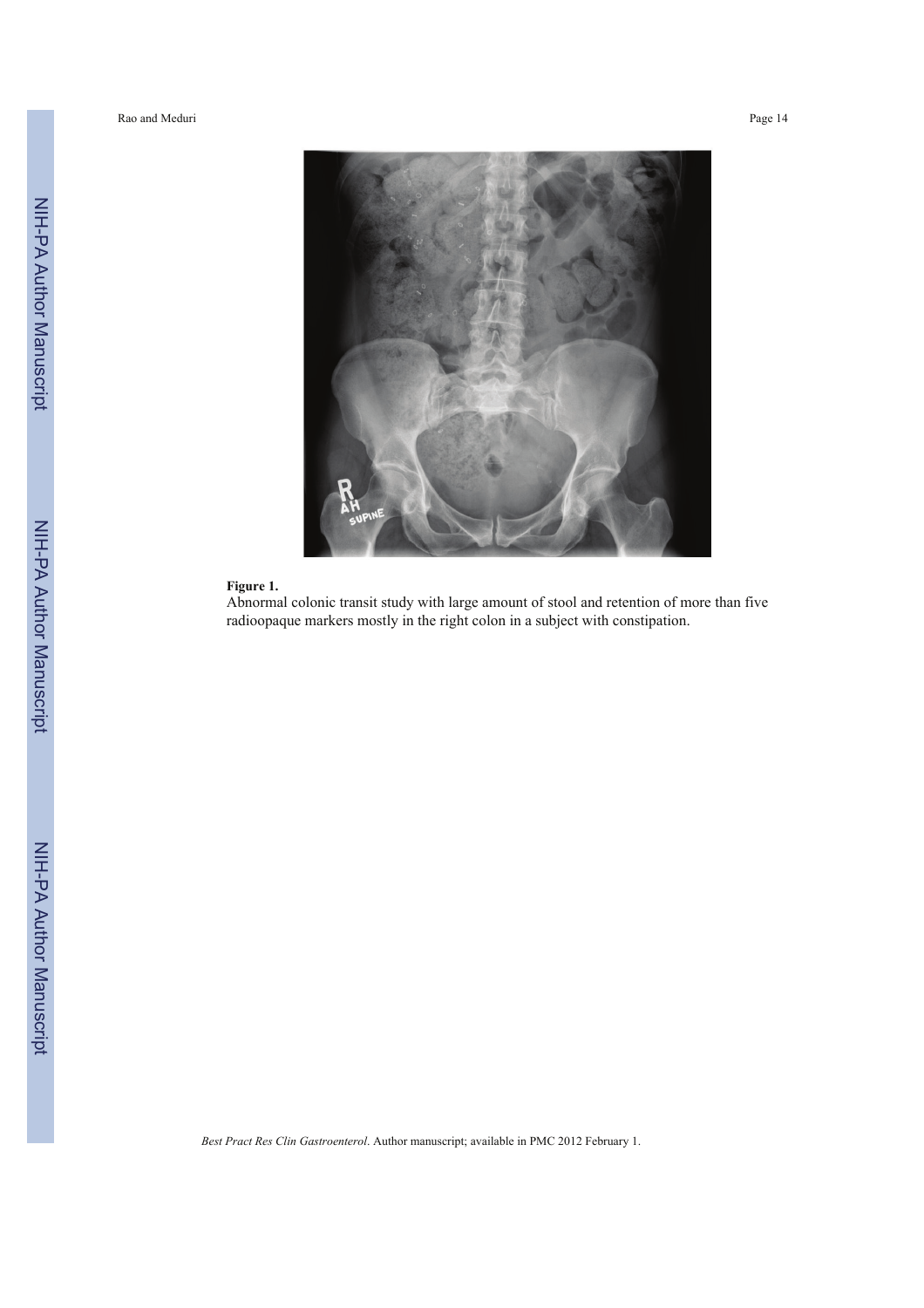Rao and Meduri Page 15



#### **Figure 2.**

Assessment of colonic transit with a wireless motility capsule in a subject with chronic constipation. Time is represented on the horizontal axis. The blue line represents temperature changes, the green line represents the pH changes, and the red line represents the pressure changes. GET, gastric emptying time; SBTT, small –bowel transit time; CTT, colonic transit time. The colonic transit time is delayed in this subject (normal CTT, < 59 h).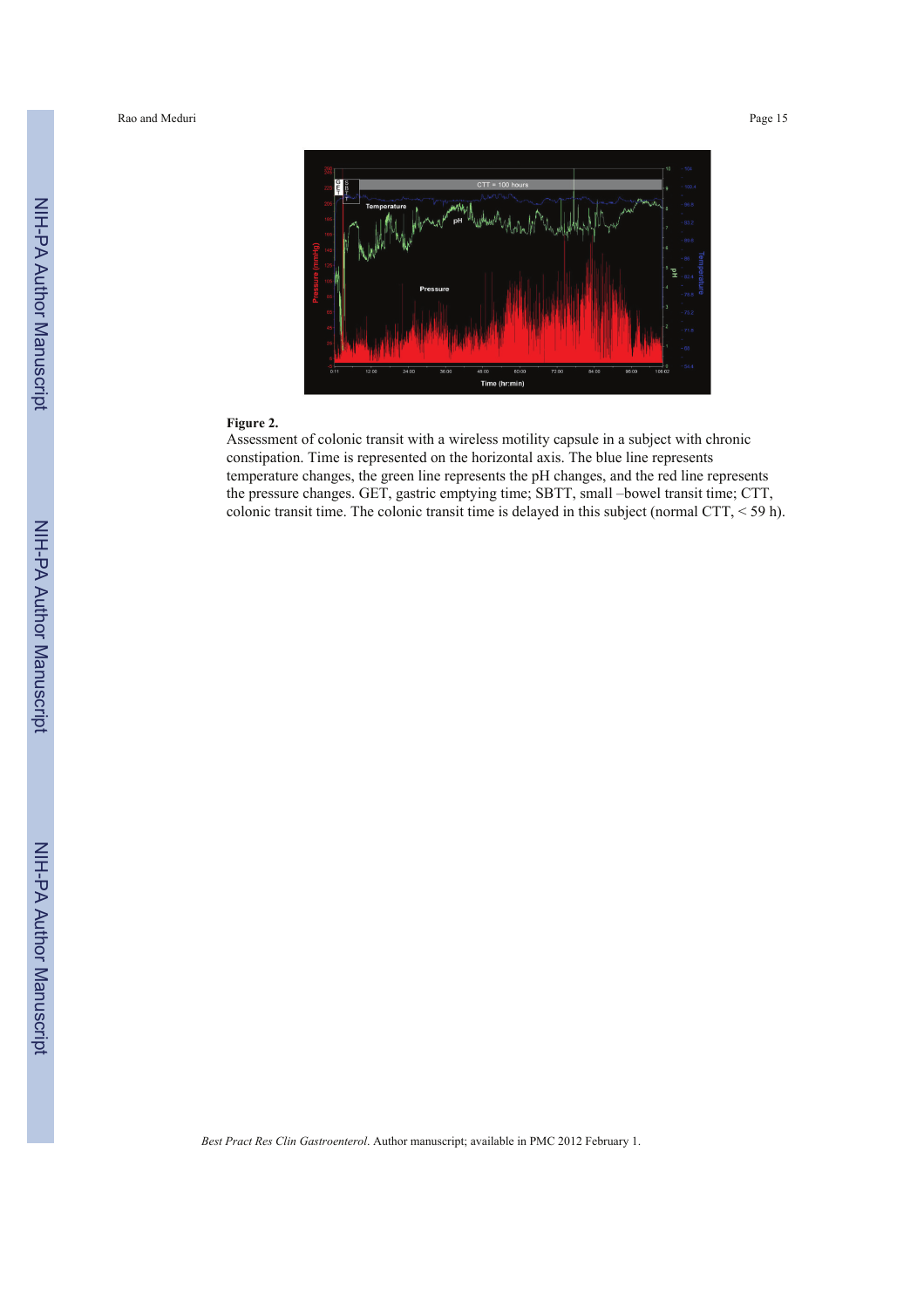

#### **Figure 3.**

High Resolution Manometry images showing normal pattern of defecation in a healthy subject (3 a) and an incoordinated or dyssynergic pattern of defecation in a subject with constipation and dyssynergic defecation(3 b). In the normal subject the anal pressure decreases (Green color-Pressure=20 mm Hg), whereas in the dyssynergic subject there is paradoxical increase in anal sphincter pressure (Red color-Pressure=100mm Hg). The rectal pressure increases in both subjects.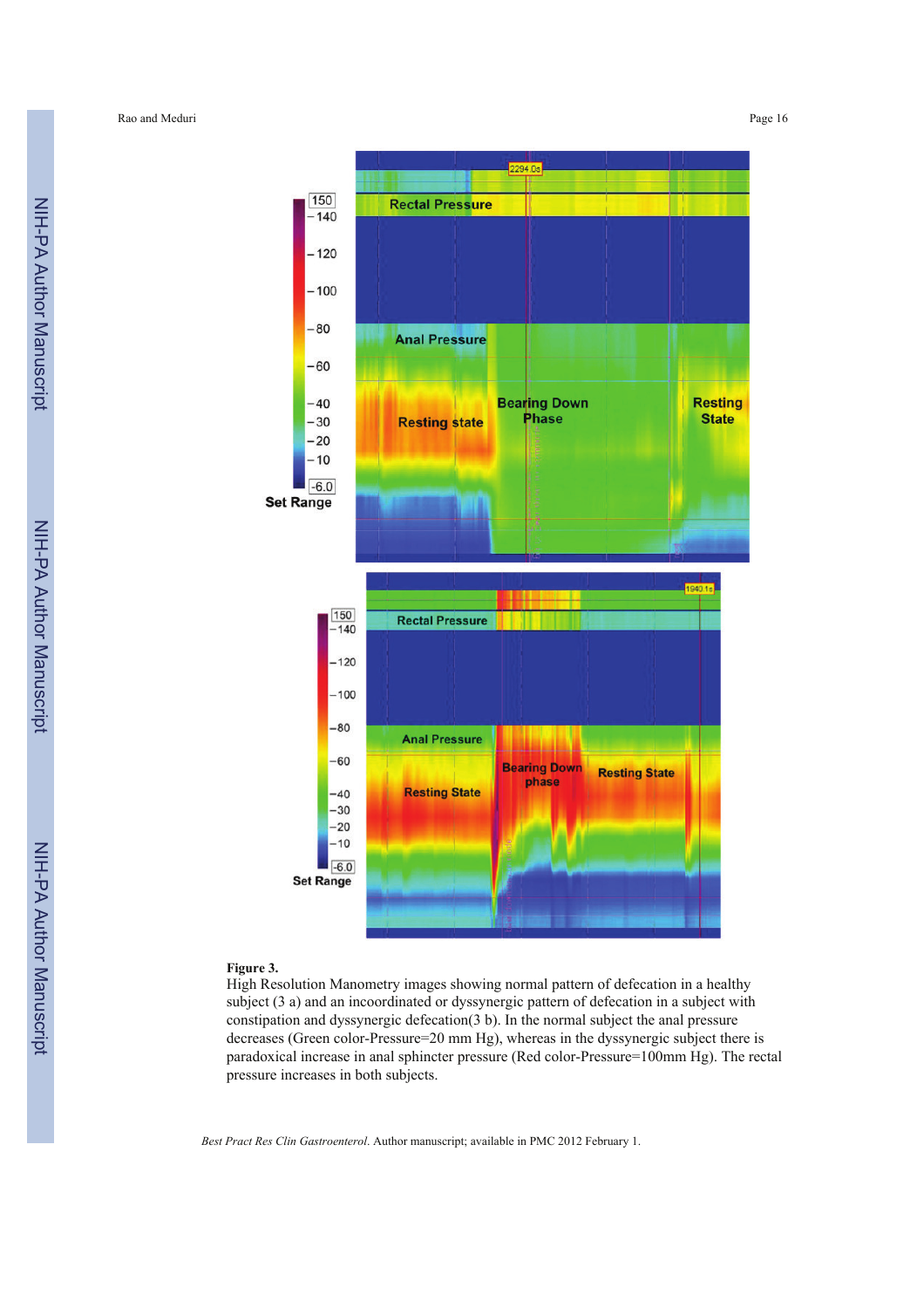NIH-PA Author Manuscript NIH-PA Author Manuscript **Components of history that are useful in evaluating a patient with constipation Components of history that are useful in evaluating a patient with constipation**

| Laxative use - type, number and frequency<br>Dietary history-fiber and fluid intake<br>Description of subjects bowel habits<br>Family history of bowel function<br>History of precipitating events<br>Severity of symptoms<br>Duration of symptom<br>Onset of symptom<br>Details of history |
|---------------------------------------------------------------------------------------------------------------------------------------------------------------------------------------------------------------------------------------------------------------------------------------------|
|---------------------------------------------------------------------------------------------------------------------------------------------------------------------------------------------------------------------------------------------------------------------------------------------|

Rao and Meduri Page 17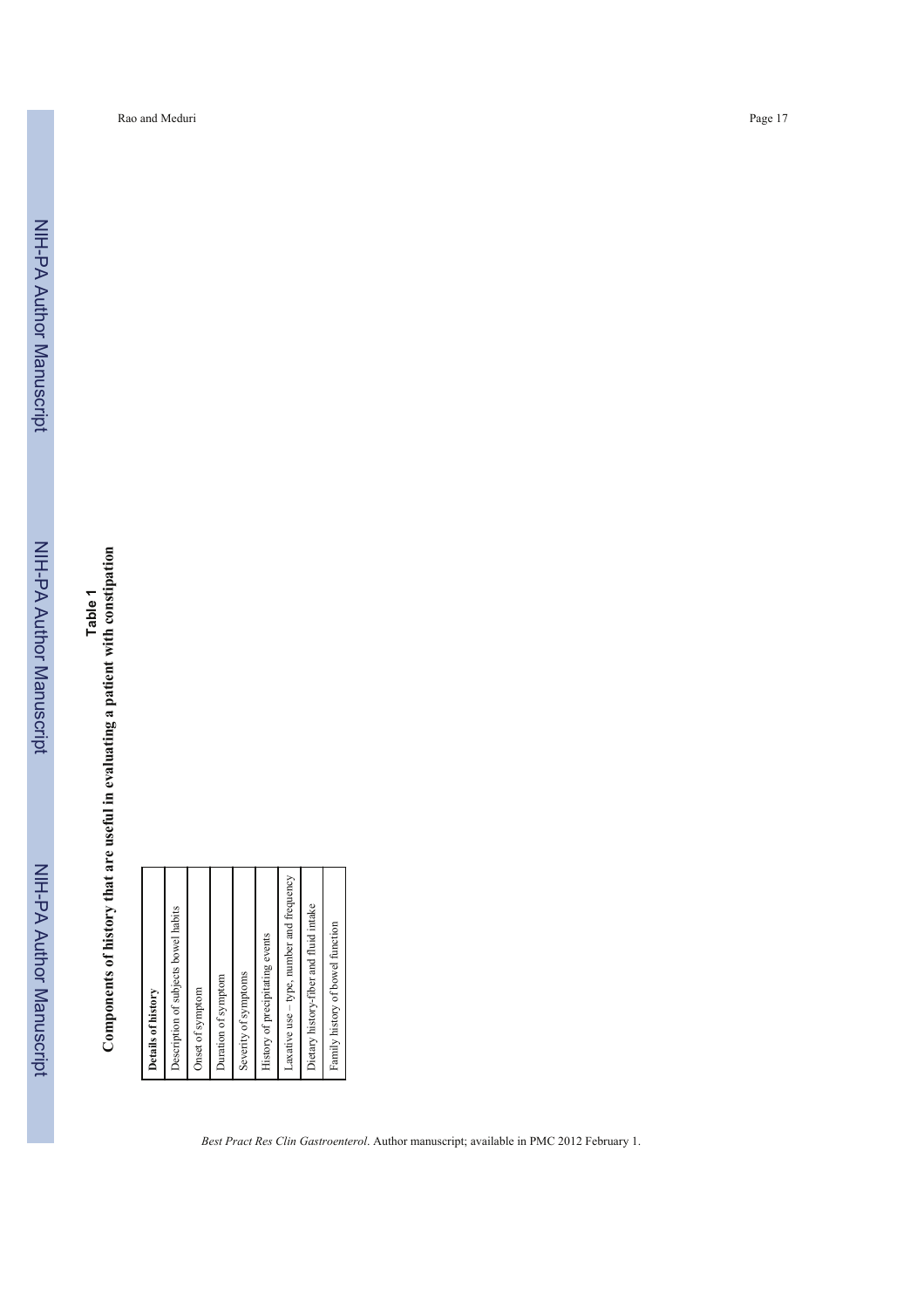NIH-PA Author ManuscriptNIH-PA Author Manuscript

NIH-PA Author Manuscript

NIH-PA Author Manuscript

# **Table 2**

| ֖֖֪ׅ֪ׅ֚֚֚֚֚֚֚֚֚֚֚֚֚֚֬֝֝֝֝֝֝֬֝֬֝֬֝֬֝֬֝֬֝֬֝֬֝֬֝֓֬ |
|-------------------------------------------------|
| ;<br>;                                          |
| $\overline{\phantom{a}}$<br>í                   |
|                                                 |
| i<br>l<br>í<br>ı<br>ŀ<br>I                      |
| ļ                                               |
|                                                 |
| D                                               |
| l                                               |

| <b>Exam Component</b>                                                | nique<br>${\rm \Gamma}$ echı                                                                                                                                           | Findings & Grading of response(s)                                                                                                                                                                                                                             |
|----------------------------------------------------------------------|------------------------------------------------------------------------------------------------------------------------------------------------------------------------|---------------------------------------------------------------------------------------------------------------------------------------------------------------------------------------------------------------------------------------------------------------|
| I. Inspection of the anus and<br>surrounding tissue                  | patient in the left lateral position with hips flexed to 90°. Inspect perineum<br>good light<br>Place <sub>1</sub><br>under                                            | Skin excoriation, skin tags, anal fissure, scars or hemorrhoids                                                                                                                                                                                               |
| II. Testing of perineal sensation and<br>the anocutaneous reflex     | e the skin around the anus in a centripetal fashion, in all four quadrants, by<br>a stick with a cotton bud<br>Stroke<br>using                                         | Normal: brisk contraction of the perianal skin, the anoderm and the<br>Impaired: no response with the soft cotton bud, but anal contractile<br>response seen with the opposite (wooden) end<br>Absent: no response with either end<br>external anal sphincter |
| III. Digital palpation and maneuvers<br>to assess anorectal function |                                                                                                                                                                        |                                                                                                                                                                                                                                                               |
| Digital palpation                                                    | Slowly advance a lubricated and gloved index finger into the rectum and feel the<br>mucosa and surrounding muscle, bone, uterus, prostate and pelvic structures        | Tenderness, mass, stricture, or stool and the consistency of the stool                                                                                                                                                                                        |
| Resting tone                                                         | Assess strength of resting sphincter tone                                                                                                                              | Normal, weak (decreased) or increased                                                                                                                                                                                                                         |
| Squeeze maneuver                                                     | he patient to squeeze and hold as long as possible (up to 30 seconds)<br>Ask tt                                                                                        | Normal, weak (decreased) or increased                                                                                                                                                                                                                         |
| Pushing and bearing down maneuver                                    | In addition to the finger in the rectum, place a hand over the patients' abdomen to<br>assess the push effort. Ask the patient to push and bear down as if to defecate | (ii) Anal relaxation: normal, impaired, paradoxical contraction<br>(i) Push effort: Normal, weak (decreased), excessive<br>(iii) Perineal descent: Normal, excessive, absent                                                                                  |
|                                                                      |                                                                                                                                                                        |                                                                                                                                                                                                                                                               |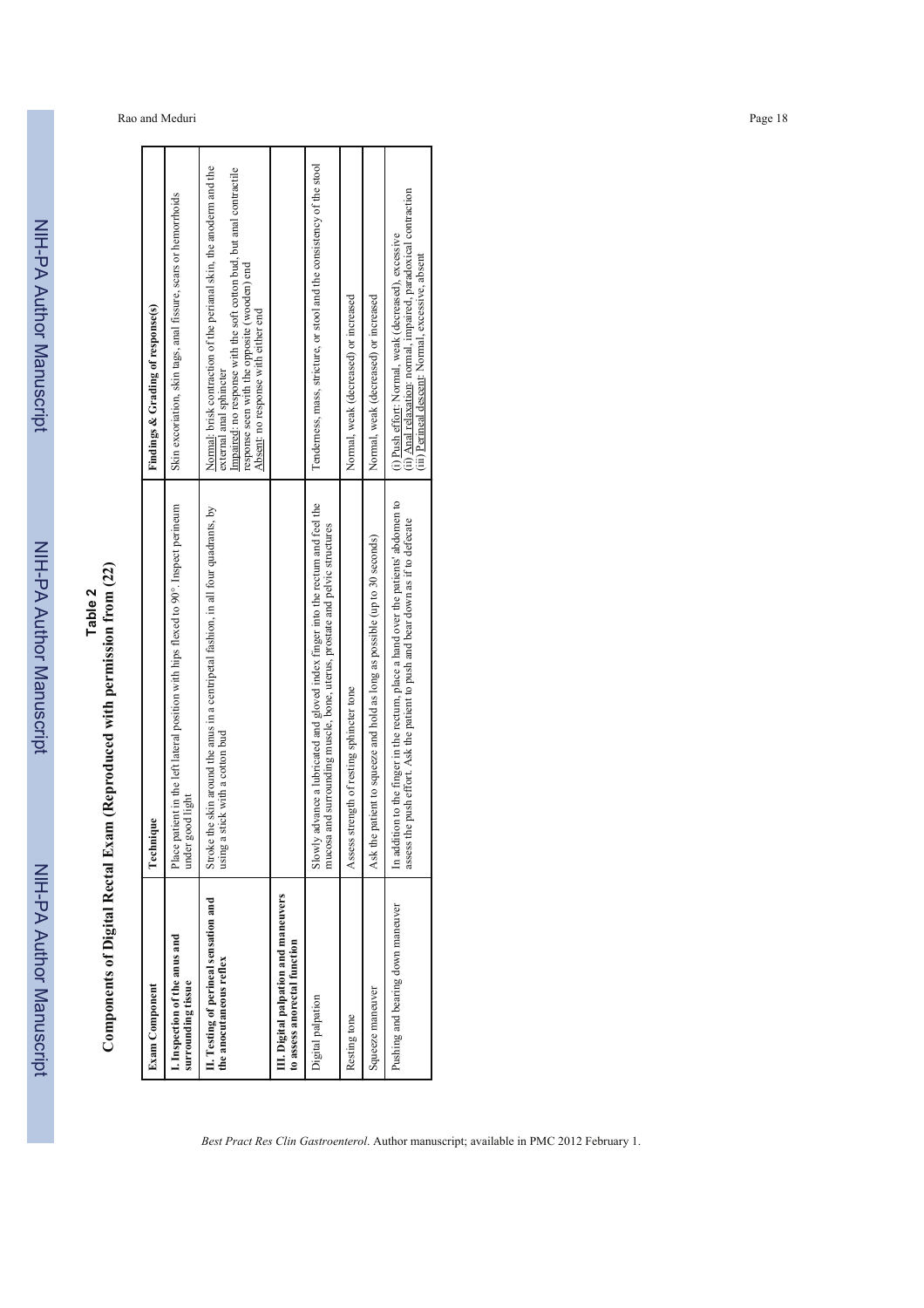| ?<br>≀ייי                           |
|-------------------------------------|
|                                     |
|                                     |
|                                     |
|                                     |
|                                     |
|                                     |
|                                     |
|                                     |
| ֚֚֚֚֚֚֚֚֚֚֚֚֚֚֚֚֚֚֬֡֡֡֡֡֡֬֓֡֡֡֬֓֡֡֬ |
|                                     |
|                                     |
|                                     |
| ٦                                   |
|                                     |
|                                     |
|                                     |

**Table 3 Table 3 Table 3 Construmental Construmental Propertion** (Modified from Ref (81) **Evidence-based summary of the utility of the diagnostic tests for chronic constipation(Modified from Ref (81)**

# Rao and Meduri Page 19

| Test                                                           |                                                                                                                                        | <b>Clinical Utility</b>                                                               | Evidence    | Recommendation | Comment                                                                                                      |
|----------------------------------------------------------------|----------------------------------------------------------------------------------------------------------------------------------------|---------------------------------------------------------------------------------------|-------------|----------------|--------------------------------------------------------------------------------------------------------------|
|                                                                | Strength                                                                                                                               | Weakness                                                                              |             | (Grade)        |                                                                                                              |
| Blood tests (thyroid, calcium,<br>glucose, electrolytes)       | out metabolic disorder<br>Rule                                                                                                         | Not cost-effective                                                                    | No evidence | $\cup$         | Not recommended routinely<br>without alarm features                                                          |
| Imaging tests Plain abdominal X-<br>Ray                        | simple, inexpensive, widely<br>Identify excessive amount of stool in<br>available<br>the colon,                                        | Lack of standardization and controlled<br>studies                                     | Poor        | $\cup$         | None                                                                                                         |
| Barium enema                                                   | Identify megacolon, megarectum,<br>stenosis, diverticulosis, masses                                                                    | Lack of standardization, Radiation<br>Lack of controlled studies<br>exposure.         | Poor        | O              | evaluation without alarm features<br>Not recommended for routine                                             |
| Defecography                                                   | megarectum, Hirschsprung disease<br>Identify dyssynergia, rectocele,<br>prolapse, excessive descent,                                   | Radiation exposure, embarrassment,<br>interobserver bias, inconsistent<br>methodology | Fair        | B3             | Used as adjunct                                                                                              |
| Anorectal ultrasound                                           | Visualization of the internal anal                                                                                                     | Interobserver bias, availability.                                                     | Poor        | $\cup$         | Experimental                                                                                                 |
| NEN                                                            | Simultaneously evaluate global pelvic<br>floor anatomy, sphincter morphology<br>and dynamic motion                                     | Expensive, lack of standardization,<br>availability                                   | Fair        | B <sub>3</sub> | Used as adjunct to anorectal<br>manometry                                                                    |
| Flexible sigmoidoscopy and<br>colonoscopy                      | Visualization of mucosal disease                                                                                                       | Invasive, risks of procedure and sedation                                             | Poor        | O              | Lack of prospective study<br>regarding efficacy                                                              |
| Physiologic testing Colonic transit<br>with radiopaque markers | Evaluate colon transit, inexpensive and<br>widely available                                                                            | Inconsistent methodology                                                              | Good        | B <sub>2</sub> | Useful to identify slow transit<br>constipation                                                              |
| Colonic transit with scintigraphy                              | Evaluate slow, normal or rapid colonic<br>$transit.$                                                                                   | Expensive, time consuming, availability,<br>lack of standardization                   | Good        | $_{\rm B2}$    | pathophysiological subtypes<br>Facilitates classification of                                                 |
| Wireless Motility Capsule                                      | gastrointestinal transit No Radiation,<br>normal or rapid colonic and upper<br>Standardized evaluation of slow,<br>Validated technique | Availability                                                                          | Excellent   | $\overline{z}$ | constipation and upper gut transit<br>Reliably identifies slow transit<br>abnormalities                      |
| Anorectal Manometry                                            | Identify dyssynergic defecation, rectal<br>hyposensitivity, & hypersensitivity,<br>impaired compliance,                                | Lack of standardization                                                               | Good        | B <sub>2</sub> | dyssynergic defecation, Rectal<br>Facilitates diagnoses of<br>Hirschsprung's disease<br>sensory problems and |